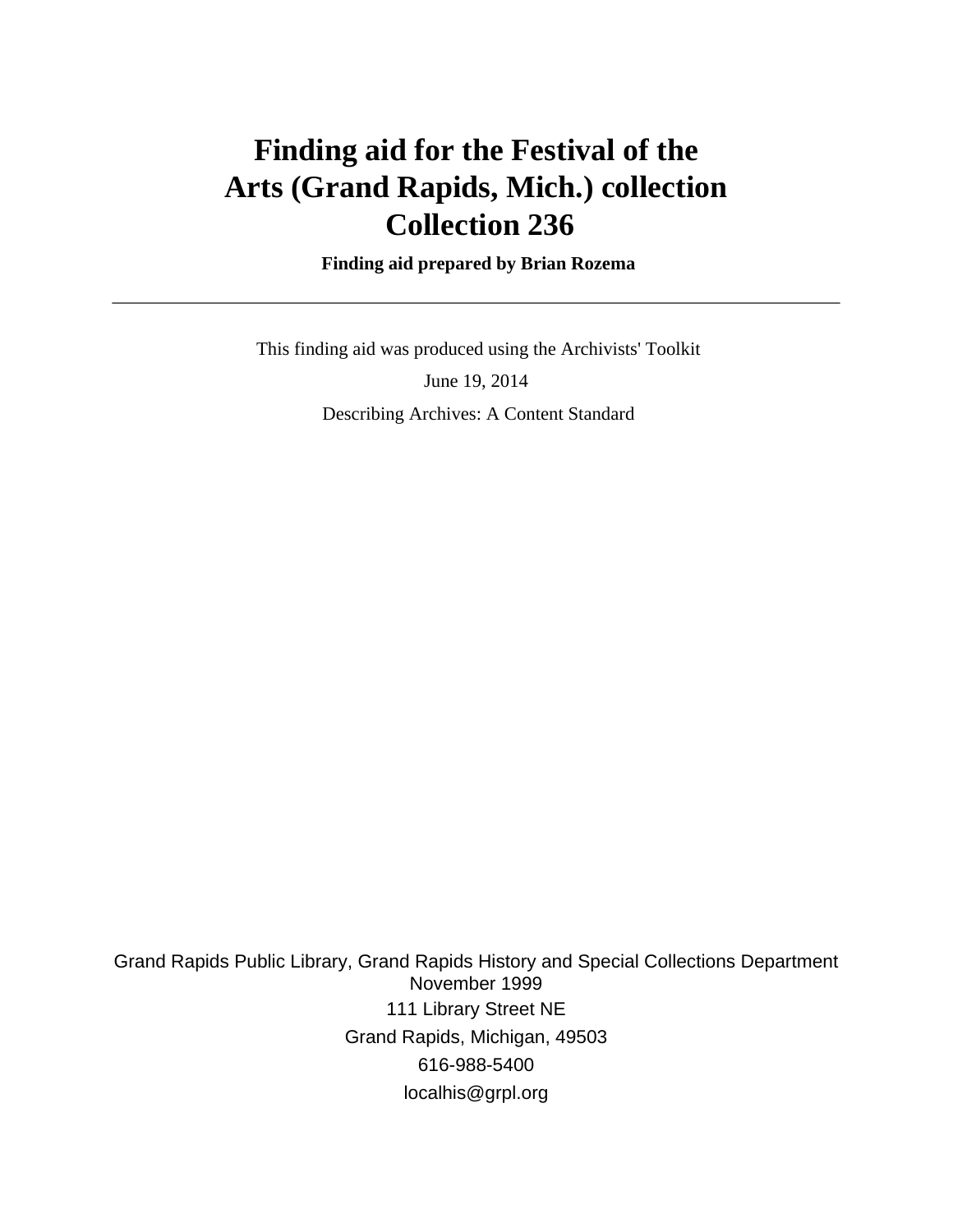# **Table of Contents**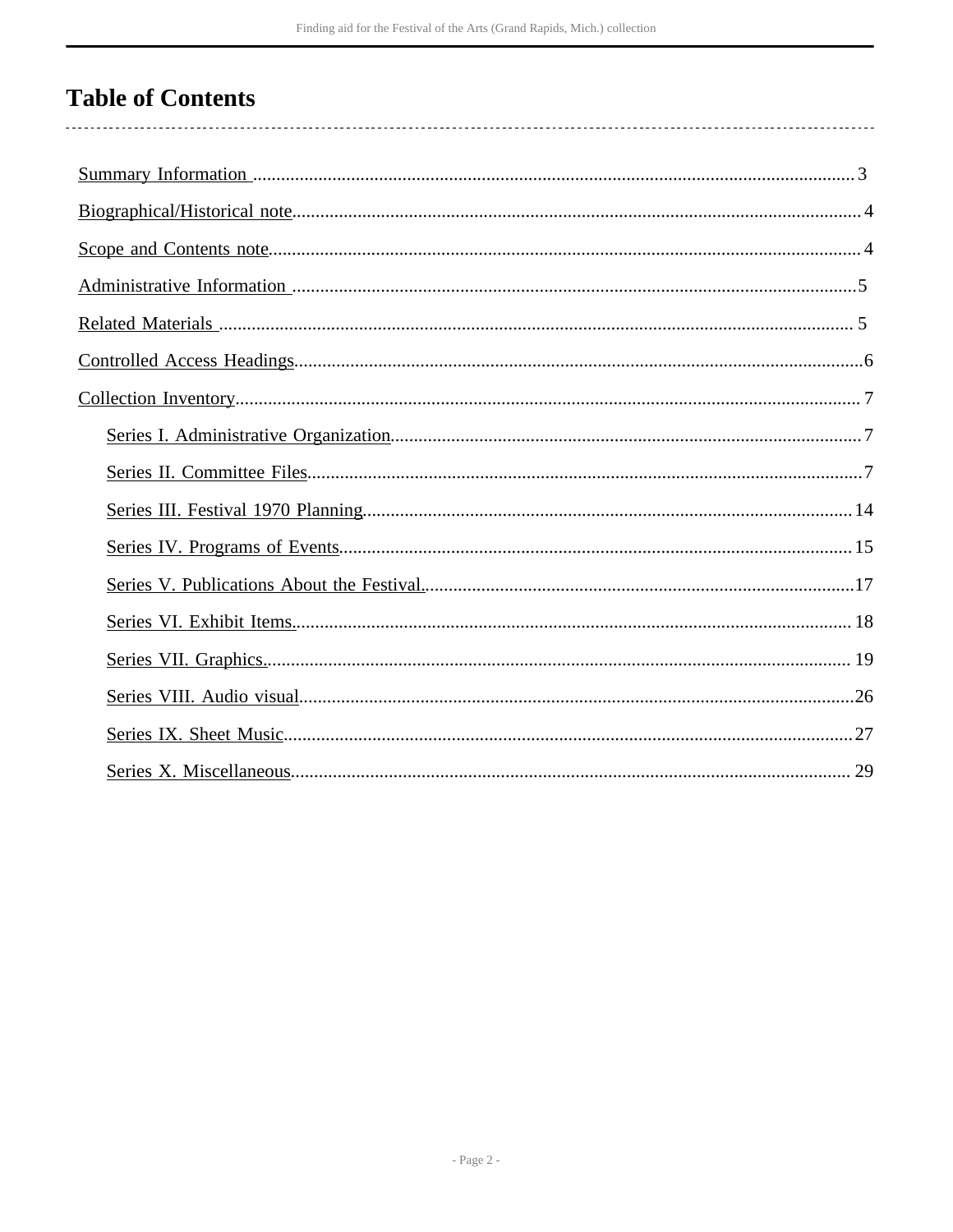# <span id="page-2-0"></span>**Summary Information**

..................................

| <b>Repository</b> | Grand Rapids Public Library, Grand Rapids History and Special<br><b>Collections Department</b>                                                                                                                                                                                                                                                                                                                                                                                                                                                                                                                                                                                                                  |
|-------------------|-----------------------------------------------------------------------------------------------------------------------------------------------------------------------------------------------------------------------------------------------------------------------------------------------------------------------------------------------------------------------------------------------------------------------------------------------------------------------------------------------------------------------------------------------------------------------------------------------------------------------------------------------------------------------------------------------------------------|
| <b>Creator</b>    | Festival of the Arts. (Grand Rapids, Mich.)                                                                                                                                                                                                                                                                                                                                                                                                                                                                                                                                                                                                                                                                     |
| <b>Title</b>      | Festival of the Arts (Grand Rapids, Mich) collection                                                                                                                                                                                                                                                                                                                                                                                                                                                                                                                                                                                                                                                            |
| Date [inclusive]  | 1964-1994                                                                                                                                                                                                                                                                                                                                                                                                                                                                                                                                                                                                                                                                                                       |
| <b>Extent</b>     | 12.6 Linear feet                                                                                                                                                                                                                                                                                                                                                                                                                                                                                                                                                                                                                                                                                                |
| Language          | English                                                                                                                                                                                                                                                                                                                                                                                                                                                                                                                                                                                                                                                                                                         |
| <b>Abstract</b>   | The Festival of the Arts (Festival) is held annually in Grand Rapids,<br>Michigan and is said to be the largest all volunteer arts festival in the<br>country. This collection documents some of the business and events of the<br>Festival from 1964 to 1991. Documents include correspondence, reports,<br>forms, meeting minutes, newspaper clippings, programs, various graphics<br>and images, sheet music and a few audio tapes and films. A variety of<br>different Festival years are represented, as well as many different festival<br>committees. These are integrated with items from the Arts Council of<br>Greater Grand Rapids, which was the umbrella organization responsible<br>for Festival. |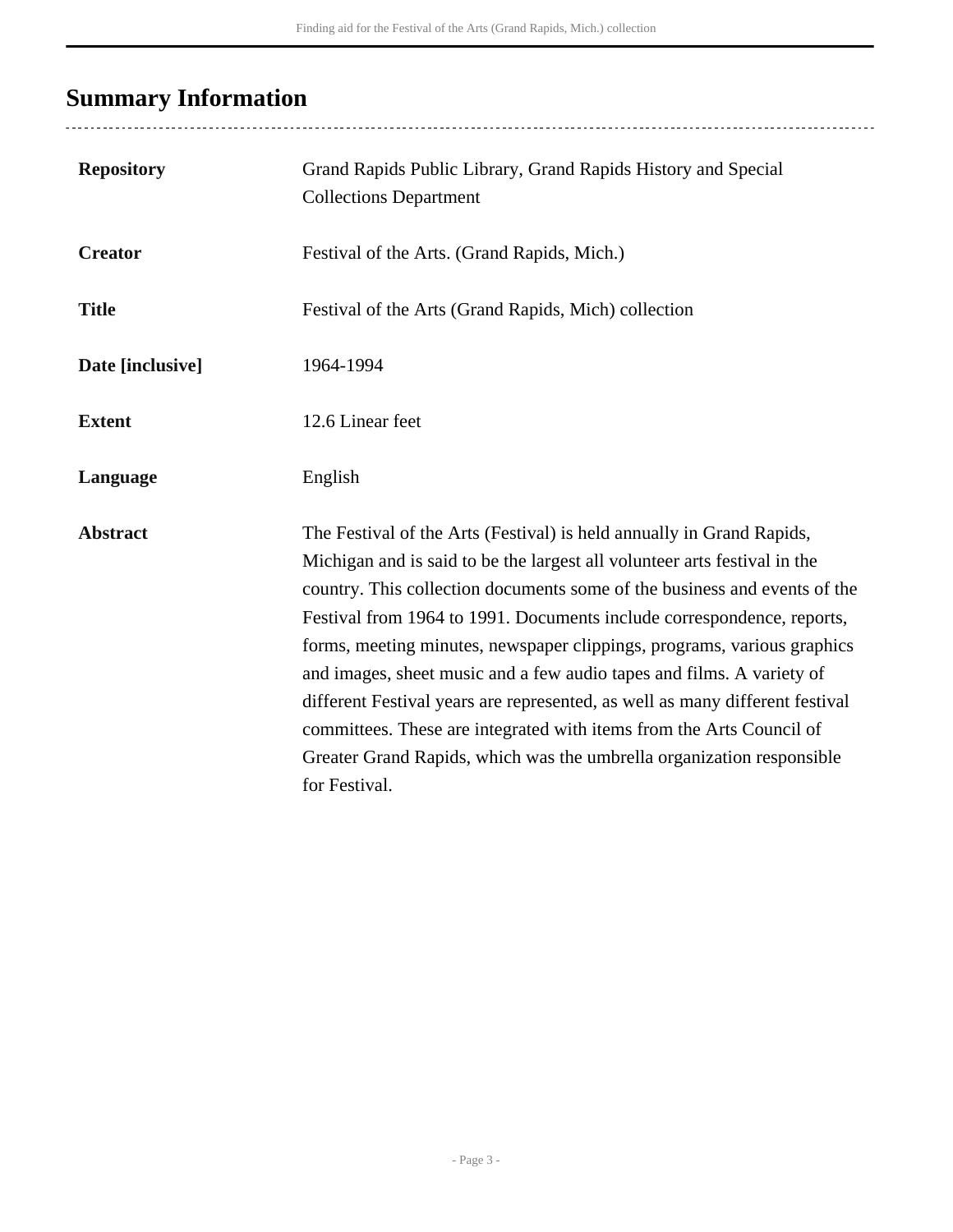## <span id="page-3-0"></span>**Biographical/Historical note**

In 1963, a small group of culture enthusiasts wanted to hold an arts festival. With \$700 borrowed from the Chamber of Commerce and no further backing the group held a modest event of juried art, musical performances, theatrical excerpts and homemade gourmet food in the parking lot of the Grand Rapids Art Museum. This event brought some eight hundred curious people and was successful enough to pay back the \$700 loan, encouraging the founders to try to make it an annual affair. Subsequent festivals were held in John Ball Park to accommodate the festival's growth.

Alexander Calder's stabile, "La Grand Vitesse," was placed in Vandenberg center in 1969 and Festival founders held the Festival downtown for what was planned to be a once-in-a-lifetime event. This Festival in 1970 drew 5,000 people and lost \$15,000. It also had to its credit 50 committee members and six food booths operating out of rented tents.

In 1984, nearly fifteen years later, the Festival continued to be held in downtown Grand Rapids, extending from Caldar Plaza to the Monroe Amphitheater, drawing 500,000 visitors and making in excess of \$400,000. The administrative body consisted of 50 committees, from Adult Involvement to Youth Acts, and thousands of volunteers to make it all work.

Festival continues to succeed and grow today.

### <span id="page-3-1"></span>**Scope and Contents note**

The Festival Collection is comprised mostly of a body of manuscripts including correspondence, reports, meeting minutes and internal forms, which all relate in some facet to the workings of the Festival from 1964 to 1994. Early documentation, 1965-1970, allows for a glimpse of the origin of the presently flourishing arts festival. Later documentation, 1980-1991, gives insight into the committee structure of the arts festival and specific information and suggestions for further improvement in the specified committee area — showing how changes in the structure occurred. However, there is a lack of records for many of the early years after 1970. 1972-1975 leaves much to be desired in the way of documentation, as much of the collection focuses on the 1980s and there is a great deal of documentation for food booths in these years.

Outside of the internal structure, the complaints and compliments, 1965-1991, give the impression of the community's responses to the arts festival and reflect some artists' and performers' frustration with the committee structure's limitations or refusal to include certain artists, performers and food booth applicants.

Other materials in the collection supply a tactile and visual element to the documented information. Photographs offer an impression of the look of the performances such as dancing and musical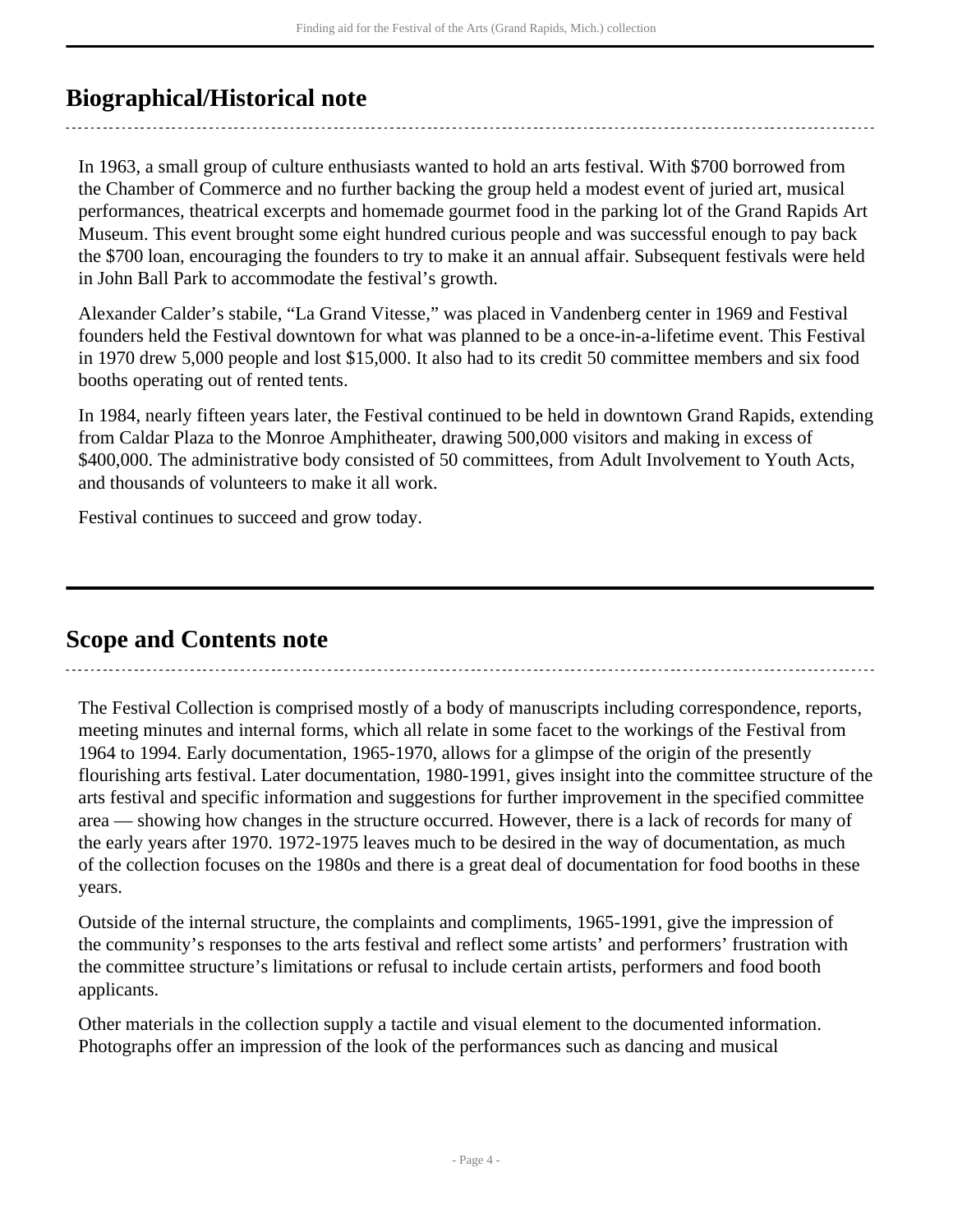performance, activities such as the children's area Paint-in and Glue-in, and of the arts festival overall with aerial photographs. Further, the programs show how the arts festival attendees were guided through the annual events, and offer a record of performances, food booths, art works, layout and underwriters. Finally, newspaper articles offer information pertinent to Festival growth and operation.

### <span id="page-4-0"></span>**Administrative Information**

#### **Publication Information**

Grand Rapids Public Library, Grand Rapids History and Special Collections Department November 1999

#### **Immediate Source of Acquisition note**

Pamela Patton, September 1995, accession numbers 1995.017 and 1995.017.2

### <span id="page-4-1"></span>**Related Materials**

#### **Related Archival Materials note**

Coll. 001, Nancy Mulnix Collection, which includes Grand Rapids Art Festival materials, 1967-1978,from the perspective of this Calder focused collection.

Coll. 224, Grand Rapids Public Library Art and Graphics Collection, which includes Festival posters or graphics for 1980, 1982, 1984, 1989, 1993-1997.

Accession 1994.027 – Festival 1994 Data, unprocessed

Coll. 235, GRPL Michigan & Grand Rapids Music Collection, which includes Festival! Sound of the 1974 Greater Grand Rapids Festival of the Arts. 33 1/3 sound recording.

Coll. 046, GRPL Chamber of Commerce Collection. 3 folders

Coll. 195, Grand Rapids Jaycees. Several folders, with reference to their food booth in various years

Coll. #175, GRPL Moving Images Collection, for a film Festival 1979.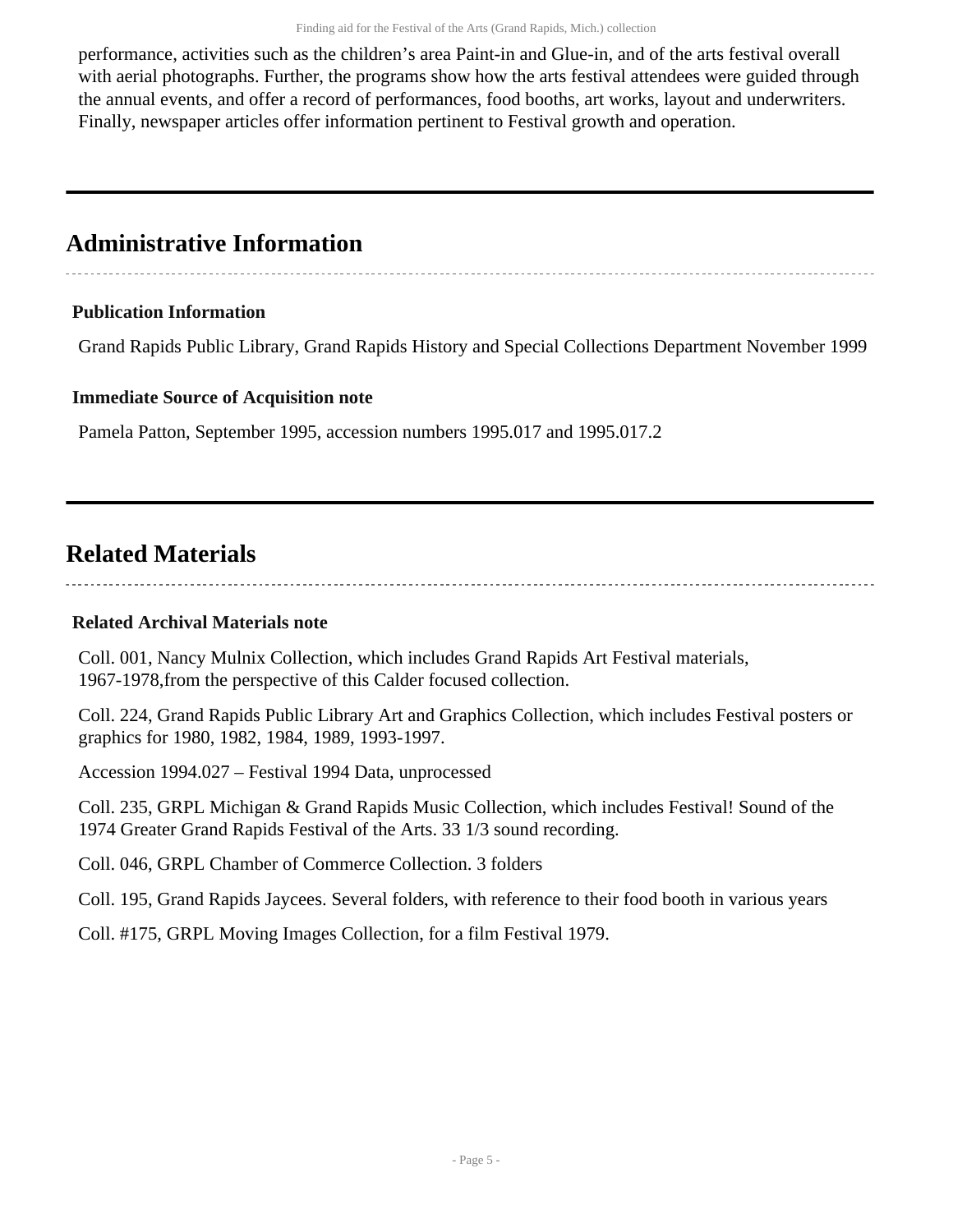### <span id="page-5-0"></span>**Controlled Access Headings**

#### **Corporate Name(s)**

- Arts Council of Greater Grand Rapids.
- Festival of the Arts. (Grand Rapids, Mich.)

#### **Genre(s)**

• records (documents)

#### **Geographic Name(s)**

• Grand Rapids (Mich.) -- History

#### **Subject(s)**

- Arts -- Michigan -- Grand Rapids
- Performing arts -- Michigan -- Grand Rapids
- Voluntarism -- Michigan -- Grand Rapids
- Volunteer workers in the arts -- Michigan -- Grand Rapids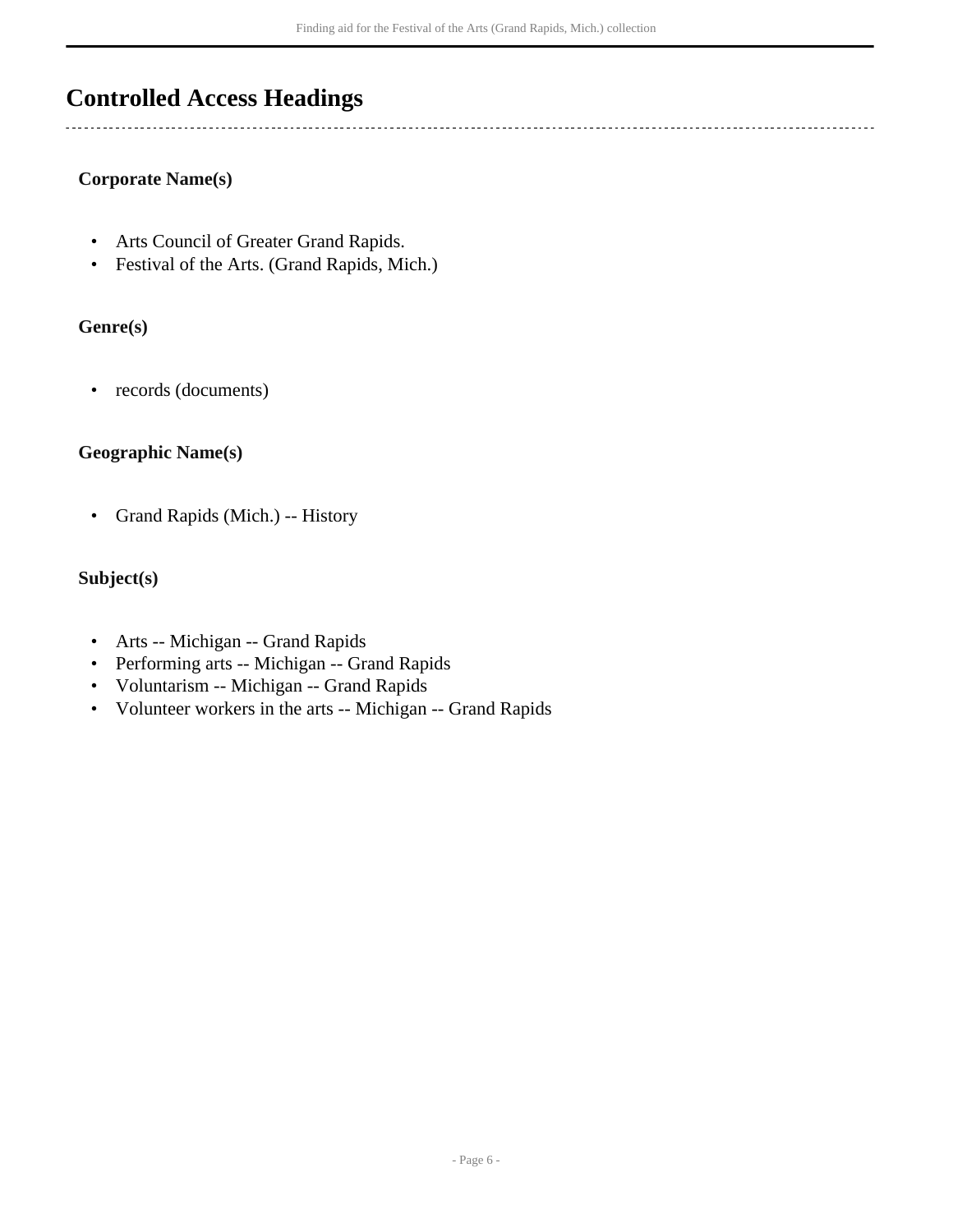### <span id="page-6-0"></span>**Collection Inventory**

#### <span id="page-6-1"></span>**Series I. Administrative Organization**

#### **Scope and Contents note**

Consists of organizational manuscripts and committee pamphlets listing the committee structure and heads from year to year. Also included is personal information for each committee head such as home address, home phone and business phone numbers for Arts Council and Festival administration use. Arranged chronologically.

|                                         | Box | <b>Folder</b> |
|-----------------------------------------|-----|---------------|
| Administrative Organization, 1965-1974. |     |               |
| Administrative Organization, 1976-1988. |     |               |

#### <span id="page-6-2"></span>**Series II. Committee Files**

#### **Scope and Contents note**

#### Arranged alphabetically.

Committee file contains reports, correspondence, or other information pertinent to its focused area. Dates span from 1965-1991. As an all volunteer organization, most work is done in committee, at least in theory. Key administrative functions of the organization, which usually fall above general committee files in many organizations are currently housed within the overall alphabetical committee structure.

Some key files are:

Budget and Finance, 1965-1991.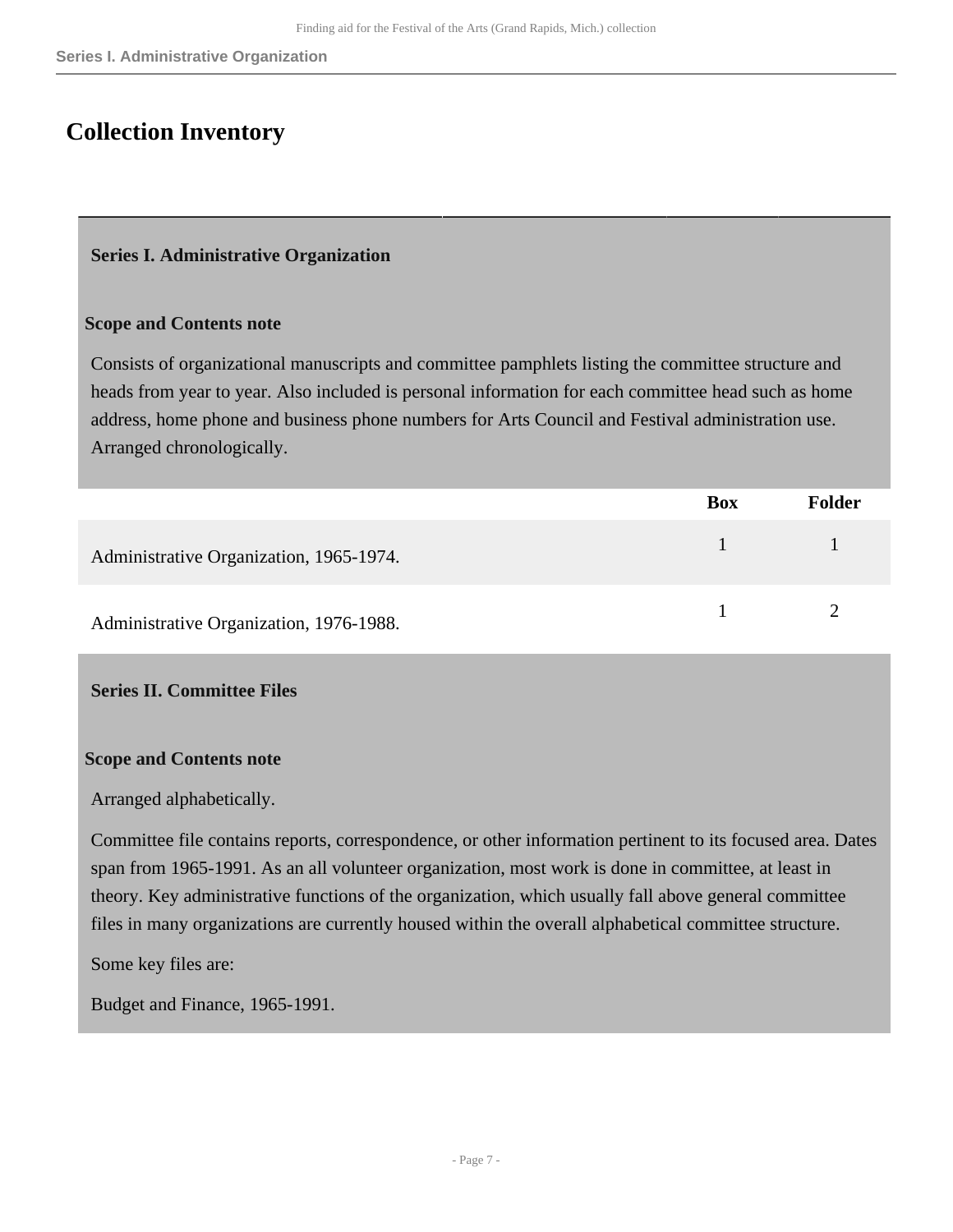#### Buildings and Properties, 1970, 1984-1991.

Festival Policies, 1970-1989.

Summary Reports, 1964-1989. Arranged chronologically. Consists of co-chair reports from Festivals, examining the event as a whole and in parts before making suggestions for future Festivals. Included in the collection are reports from 1965, 1970-1975, 1981 and 1985.

Meeting Minutes. Arranged chronologically. These consists of meeting minutes and correspondence regarding meetings. For the most part these documents relate to planning for Festival in general and then in the context of committees, first in the Arts Council and as time progresses committee meetings are represented as well.

|                                          | <b>Box</b>   | Folder         |
|------------------------------------------|--------------|----------------|
| Adult Involvement, 1983-1991.            | $\mathbf{1}$ | $\mathfrak{S}$ |
| Architectural Design Contest, 1989-1991. | $\mathbf{1}$ | 6              |
| Art Orientation, 1985-1991.              | $\mathbf{1}$ | $\overline{7}$ |
| Art Sales and Demonstration, 1970-1991.  | $\mathbf{1}$ | 8              |
| Art Shuttle, 1989-1991.                  | $\mathbf{1}$ | 9              |
| Arts Council Honor Award, 1971-1988.     | $\mathbf{1}$ | 10             |
| Balloon Booth, 1985-1991.                | $\mathbf{1}$ | 11             |
| Bathrooms, 1982-1991.                    | $\mathbf{1}$ | 12             |
| Bike Corral, 1987-1991.                  | $\mathbf{1}$ | 13             |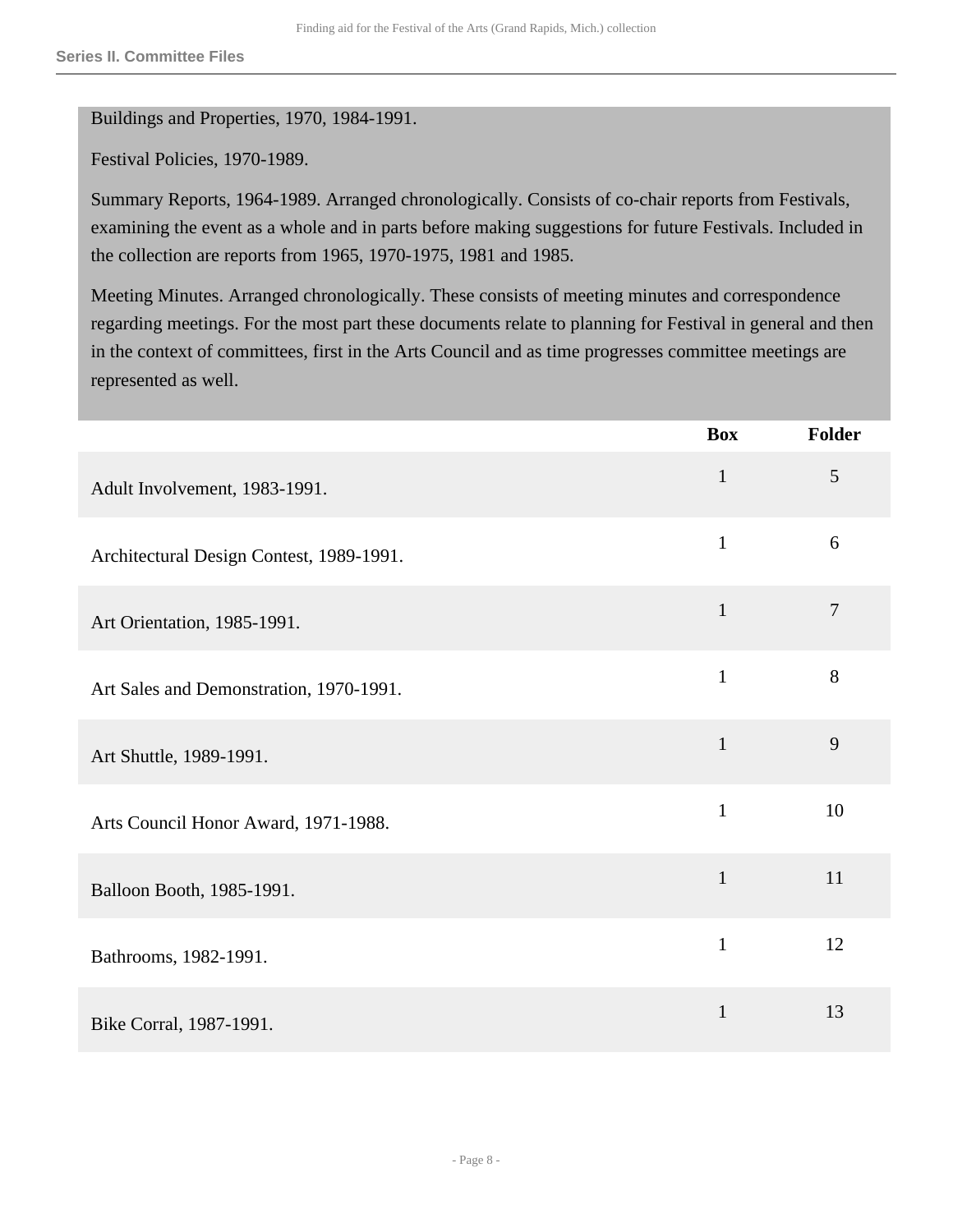| Budget and Finance, 1965-1991.                                                                                | $\mathbf{1}$ | 14 |
|---------------------------------------------------------------------------------------------------------------|--------------|----|
| Buildings and Properties, 1970, 1984-1991.                                                                    | $\mathbf{1}$ | 15 |
| Bus Information, 1983-1984, 1994.                                                                             | $\mathbf{1}$ | 16 |
| Children's Activities, 1970-1991 [Face and Body Painting, Glue-In, Paint-<br>In, Mad Hatter, Youth Art, etc]. | $\mathbf{1}$ | 17 |
| Clean-Up, 1987-1989.                                                                                          | $\mathbf{1}$ | 18 |
| Complaints, Compliments, and Arts Council General Correspondence,<br>1965-1991.                               | $\mathbf{1}$ | 19 |
| Dance, 1970-1991.                                                                                             | $\mathbf{1}$ | 20 |
| Drama, 1970-1991.                                                                                             | $\mathbf{1}$ | 21 |
| Ecumenical/Interdenominational Services, 1987-1988.                                                           | $\mathbf{1}$ | 22 |
| Electricity, 1989-1991.                                                                                       | $\mathbf{1}$ | 23 |
| Face the Art, 1991.                                                                                           | $\mathbf{1}$ | 24 |
| Festival Fanfare / Song Competition, 1989-1991.                                                               | $\mathbf{1}$ | 25 |
| Film/Video, 1970-1989.                                                                                        | $\mathbf{1}$ | 26 |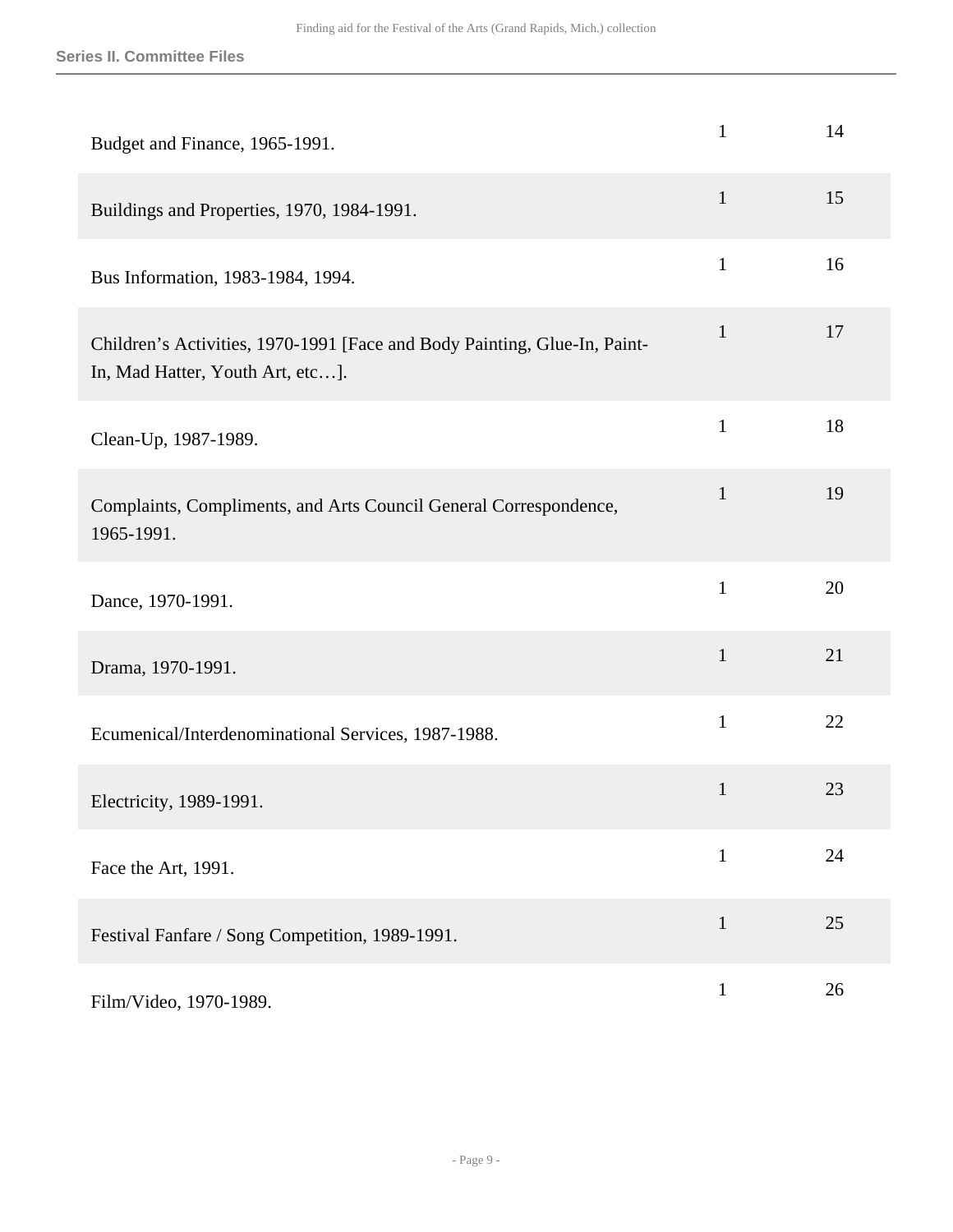#### **Series II. Committee Files**

| Food Booth/Festival 1970, 1970            | $\overline{2}$ | 27 |
|-------------------------------------------|----------------|----|
| Food Booth/Festival 1976-1979, 1975-1979. | $\overline{2}$ | 28 |
| Food Booth/Festival 1980.                 | $\overline{2}$ | 29 |
| Food Booth/Festival 1981-1991.            | $\overline{2}$ | 30 |
| Graphics Committee, 1970-1989.            | $\overline{2}$ | 31 |
| Handicapped Services, 1981-1991.          | $\overline{2}$ | 32 |
| Hats/T-Shirts, 1976-1991.                 | $\overline{2}$ | 33 |
| Headquarters, 1987-1991.                  | $\overline{2}$ | 34 |
| Hospitality, 1991.                        | $\overline{2}$ | 35 |
| Indian Art, 1986-1988.                    | $\overline{2}$ | 36 |
| Infant Care Center, 1987-1989.            | $\mathbf{2}$   | 37 |
| Information Booth, 1980-1991.             | $\overline{2}$ | 38 |
| Insurance, 1970-1991.                     | $\overline{2}$ | 39 |
| Layout, 1987-1991, 1970, 1977-1978        | $\sqrt{2}$     | 40 |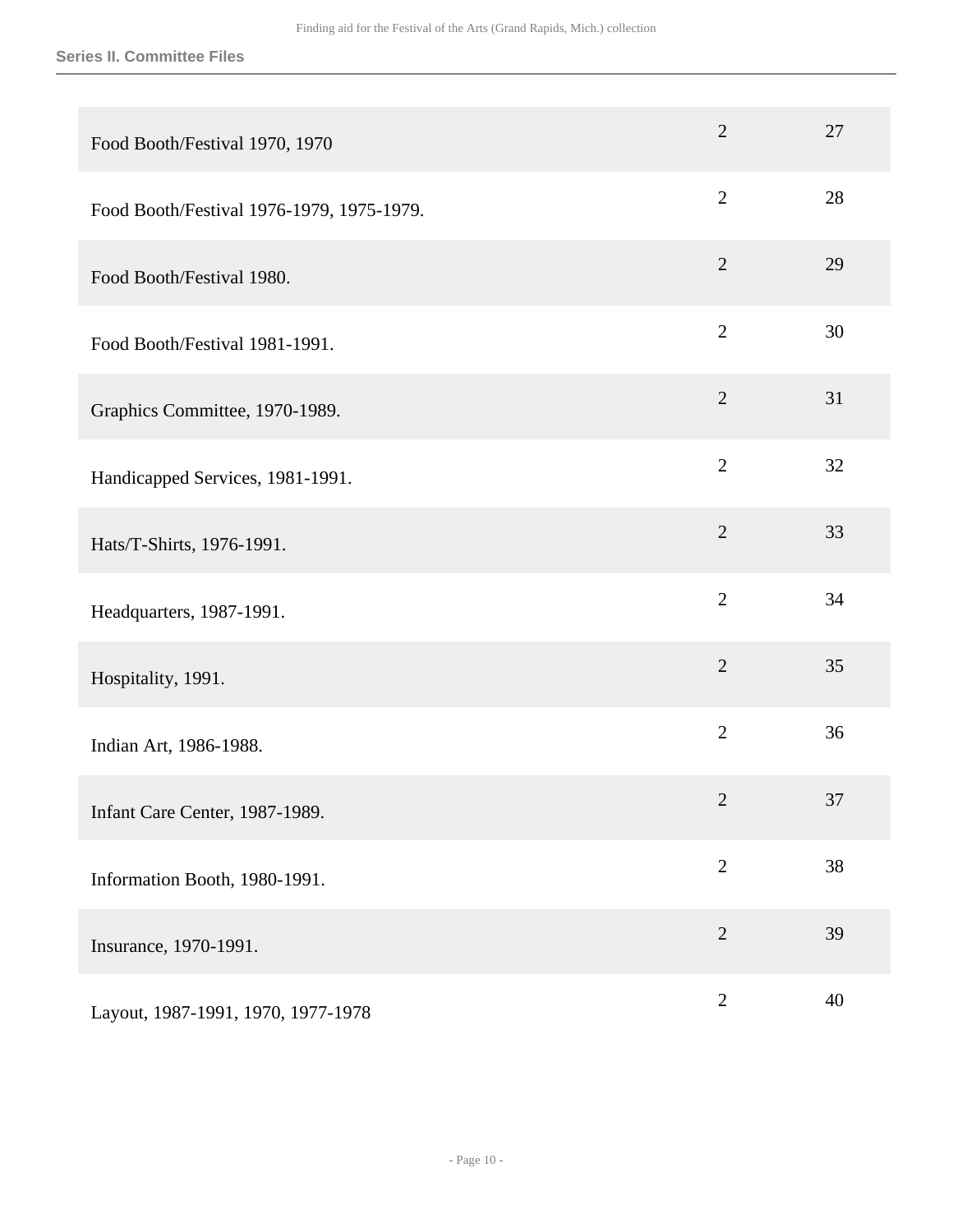| Lighting, 1989-1991.                                                             | $\overline{2}$ | 41 |
|----------------------------------------------------------------------------------|----------------|----|
| Lost Child, 1988.                                                                | $\overline{2}$ | 42 |
| Masters of Ceremonies/Emcees, 1984-1989.                                         | $\overline{2}$ | 43 |
| Meeting Minutes, 1967-1991.                                                      | $\overline{2}$ | 44 |
| Music Committees, 1970-1989 [Classical, Choral, Folk, Jazz, Pop/Rock,<br>Organ]. | $\overline{2}$ | 45 |
| Opening Ceremonies/Parade, 1974-1991.                                            | $\overline{2}$ | 46 |
| Outer Fringe, 1976-1988.                                                         | $\overline{2}$ | 47 |
| Permits, 1983-1991.                                                              | $\overline{2}$ | 48 |
| Philatelic Contest/Stamp Cancellation, 1986-1991.                                | $\overline{2}$ | 49 |
| Photography Exhibit, 1982-1991.                                                  | 3              | 50 |
| Poetry, 1974-1989.                                                               | 3              | 51 |
| Festival Policies, 1970-1989.                                                    | 3              | 52 |
| Poster, 1984-1991.                                                               | 3              | 53 |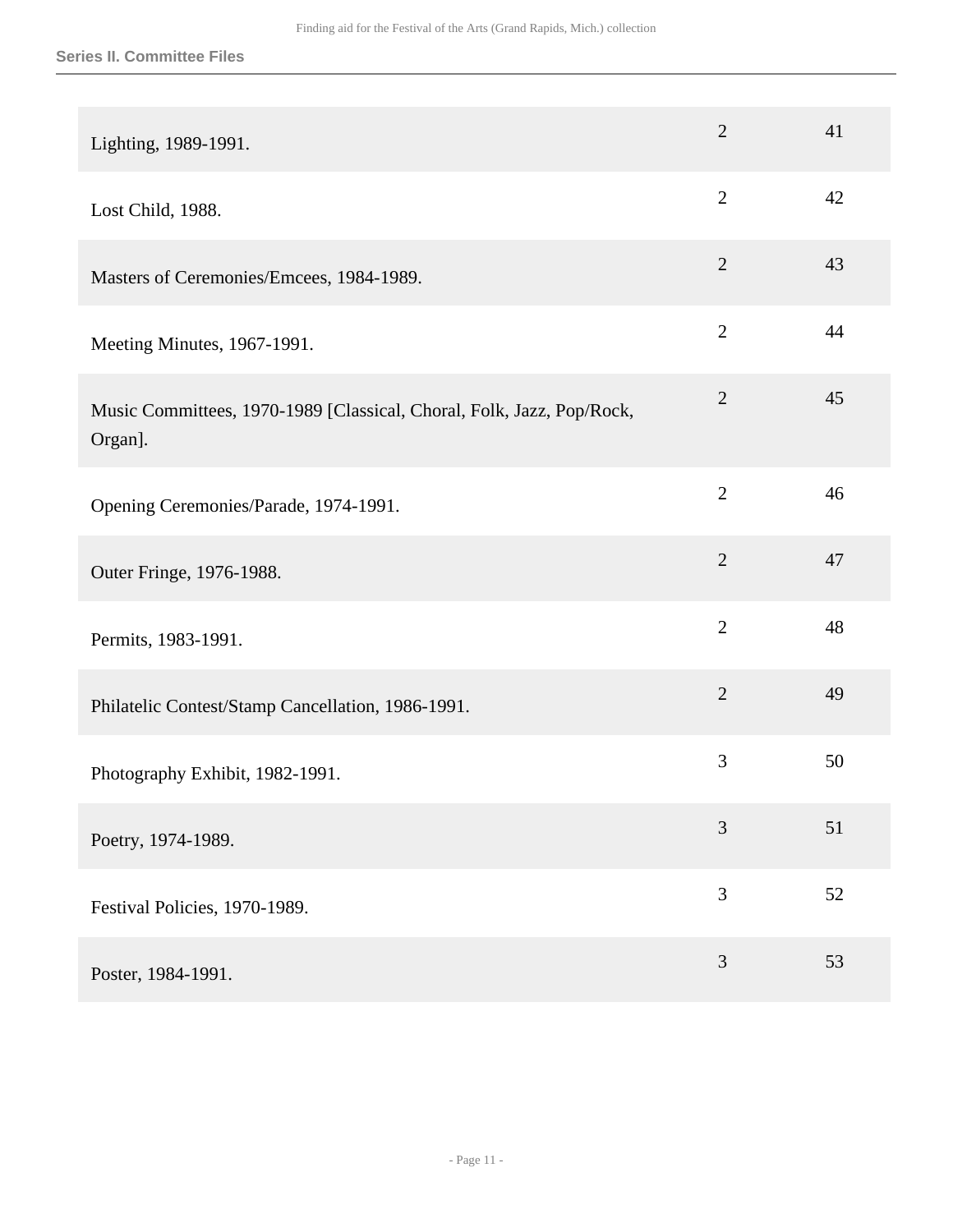| Printmaking, 1986-1991.                      | 3              | 54 |
|----------------------------------------------|----------------|----|
| Production, 1970-1991.                       | $\mathfrak{Z}$ | 55 |
| Program, 1984-1991.                          | $\mathfrak{Z}$ | 56 |
| Programs of Events                           | 3              | 56 |
| Publicity and Media, 1965-1991.              | 3              | 58 |
| Scheduling, 1970-1991.                       | 3              | 59 |
| Security and Emergency Medical, 1970-1989.   | 3              | 60 |
| Sound, 1984-1991. Series II. Committee Files | 3              | 61 |
| Special Events, 1970-1988.                   | 3              | 62 |
| Stage Managers, 1983-1988.                   | 3              | 63 |
| Steering Committee, 1983-1989.               | $\mathfrak{Z}$ | 64 |
| Storytelling, 1984-1991.                     | 3              | 65 |
| Summary Reports, 1964-1989.                  | 3              | 66 |
| Visual Arts, 1970-1991.                      | $\mathfrak{Z}$ | 67 |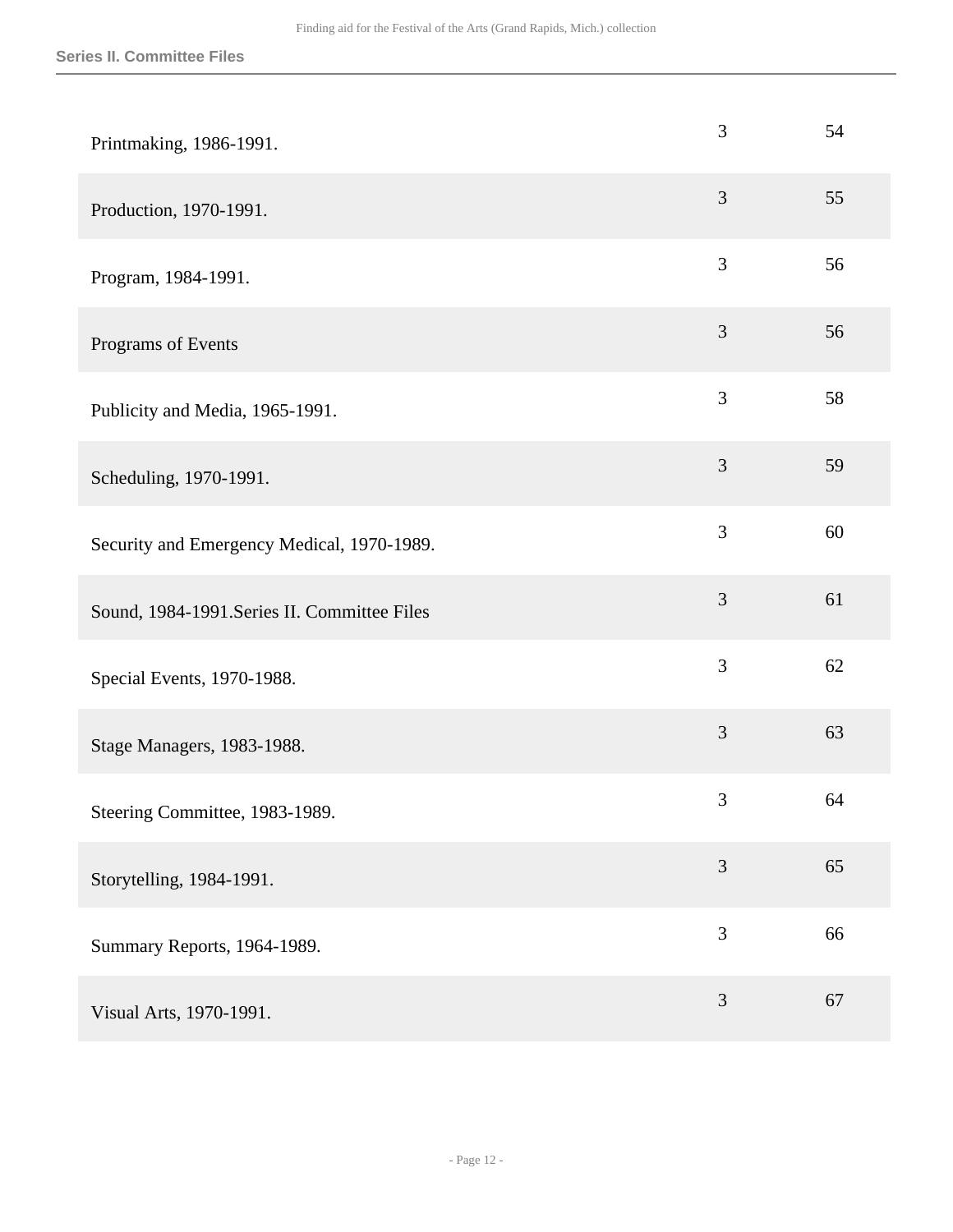| Volunteer Recruitment, 1970-1991. | 3 | 68 |
|-----------------------------------|---|----|
| Weather, 1970-1993.               | 3 | 69 |
| Wonderland Writers, 1989.         | 3 | 70 |
| Youth Stage, 1984-1991            | 3 | 71 |

### **Reference Publications, 1970-1989.**

|                                                                     | <b>Box</b>     | <b>Folder</b> |
|---------------------------------------------------------------------|----------------|---------------|
| Photocopied Pamphlet, entitled: "The Sara H. Lowry Memorial Organ." | 3              | 57            |
| "Accent Grand Rapids," May 1979 issue,                              | 3              | 57            |
| Grand Rapids Magazine, June, 1980 issue,                            | 3              | 57            |
| "Grand Rapids" magazine, June 1979 issue,                           | 3              | 57            |
| "Grand Rapids" magazine, August 1982 issue,                         | 3              | 57            |
| "Midwest Living" magazine, April 1988 issue,                        | $\overline{3}$ | 57            |
| "Greater Grand Rapids Report."                                      | 3              | 57            |
| <b>Supplemental to Special Events</b>                               |                |               |
|                                                                     |                | <b>Box</b>    |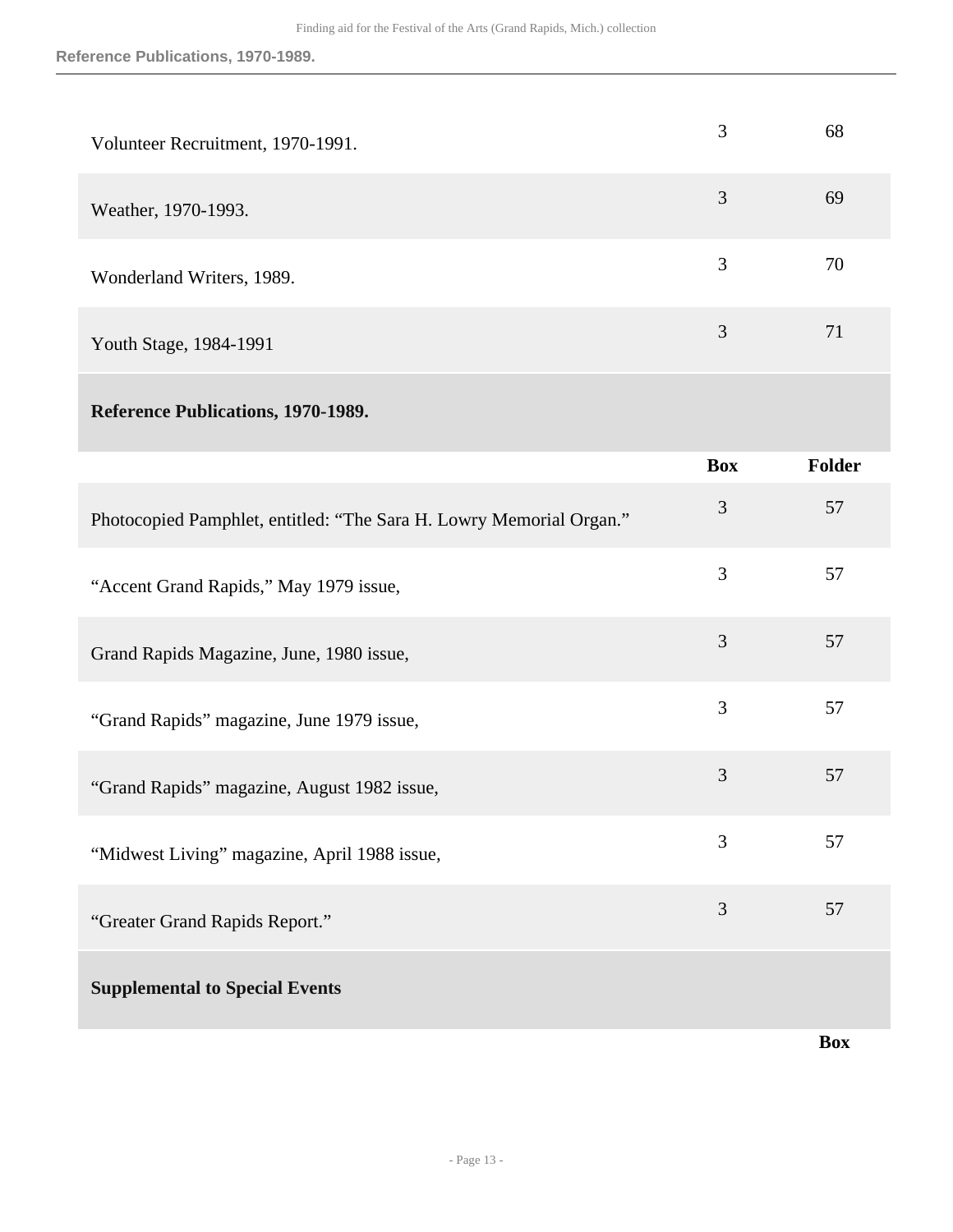| Published Notice from Newspaper. "Summery of Official Proceedings of the City<br>Commission, Jan. 31, 1989. "51019" = Resolution adopted accepting and approving the<br>La Grande Vitesse Interpretive Marker " (formerly 236-7-103) | 4.5 |
|--------------------------------------------------------------------------------------------------------------------------------------------------------------------------------------------------------------------------------------|-----|
| Alexander Calder. "A Gift to the City from the Festival Committee on June 2, 1989.<br>"#852502. [Photocopy of verbage, believed to be for an historical marker]                                                                      | 4.5 |
| <b>Playground Sculpture Design Competition</b>                                                                                                                                                                                       | 4.5 |
| 1977                                                                                                                                                                                                                                 | 4.5 |
| 1976                                                                                                                                                                                                                                 | 4.5 |
| 1977, annotated in black pen.                                                                                                                                                                                                        | 4.5 |
| 1978                                                                                                                                                                                                                                 | 4.5 |

#### <span id="page-13-0"></span>**Series III. Festival 1970 Planning**

#### **Scope and Contents note**

Consists of correspondence, notes, reports, and Arts Council Festival Executive committee propositions for program scheduling and committee structure. Reports included are reports on other communities' festivals, and Grand Rapids area information. Correspondence includes bids for the Vandenberg Center for the festival, and fundraising. Covers documents from 1968-1969. Arranged chronologically.

|                                    | <b>Box</b> | <b>Folder</b> |
|------------------------------------|------------|---------------|
| Festival 1970 Planning, 1968-1969. |            | 4             |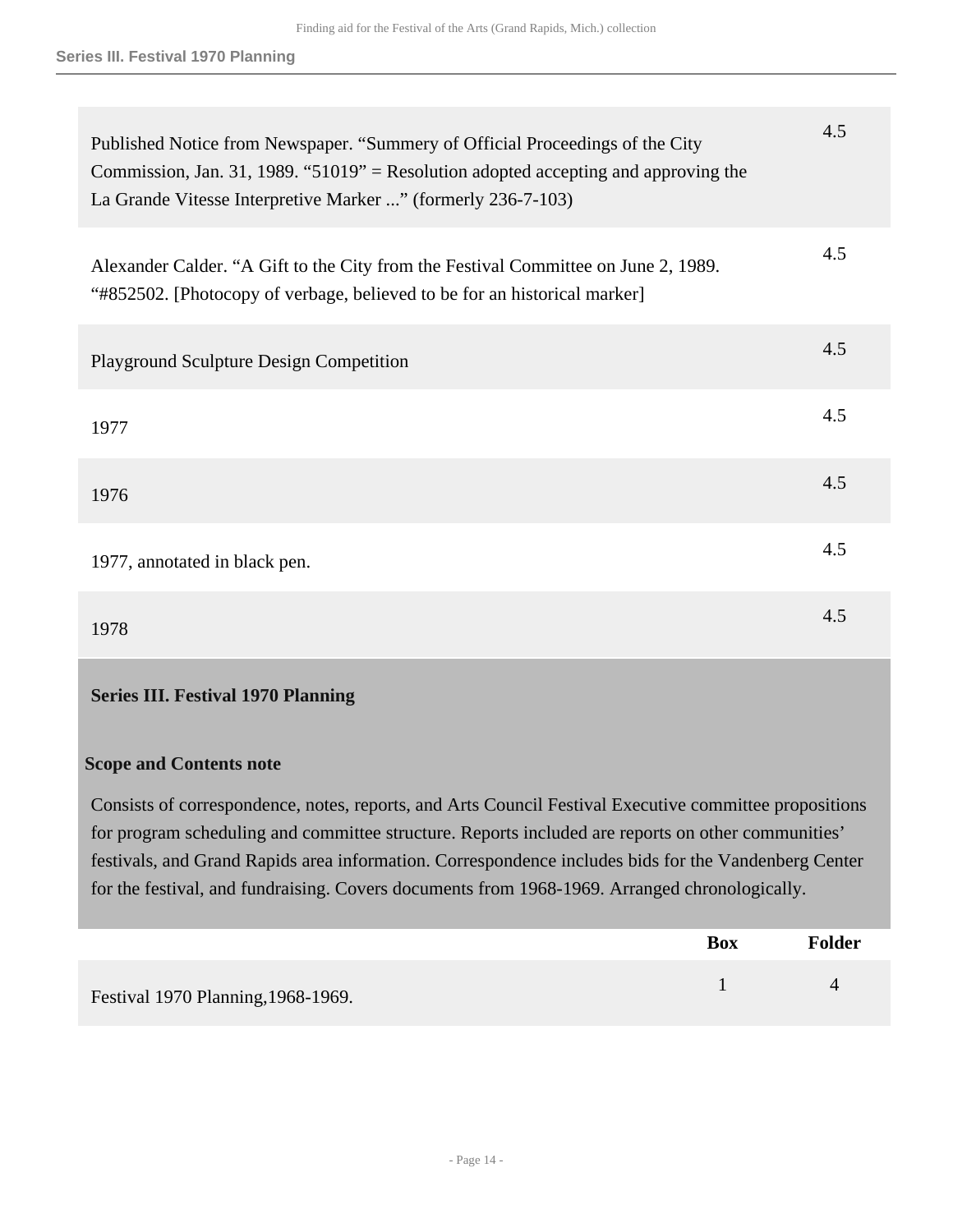#### <span id="page-14-0"></span>**Series IV. Programs of Events**

#### **Subseries A. Printed Programs.**

#### **Scope and Contents note**

Consists of the Arts Council releases of the Festival schedule of events. Information within the programs consists of the performance schedules, art demonstration/exhibit locations and times, map of the Festival area, and food booth locations and menus. Also included are lists of contributors, committee members, and in some cases volunteers. Programs received as part of the original gift span from 1970-1989, but also included are 1965 (Festival III) and 1991. Missing from the programs are 1975, and 1984. A few later programs have been brought in by individuals, including separate gifts of 2005 and 2006 programs, but most are still missing from the last 20 years.

|                                                                                                 | <b>Box</b> |
|-------------------------------------------------------------------------------------------------|------------|
| Grand Rapids Magazine, Special Edition. 1981 Festival Guide                                     | 1.5        |
| <b>Programs of Events</b>                                                                       |            |
|                                                                                                 | <b>Box</b> |
| 1965. Festival 3, at John Ball Park                                                             | 1.5        |
| 1970. Vandenberg center. Calder black sun logo                                                  | 1.5        |
| 1971. Oversized. Cover graphic has Calder with black sun, with two large face figures<br>below. | 4.5        |
| 1972                                                                                            | 1.5        |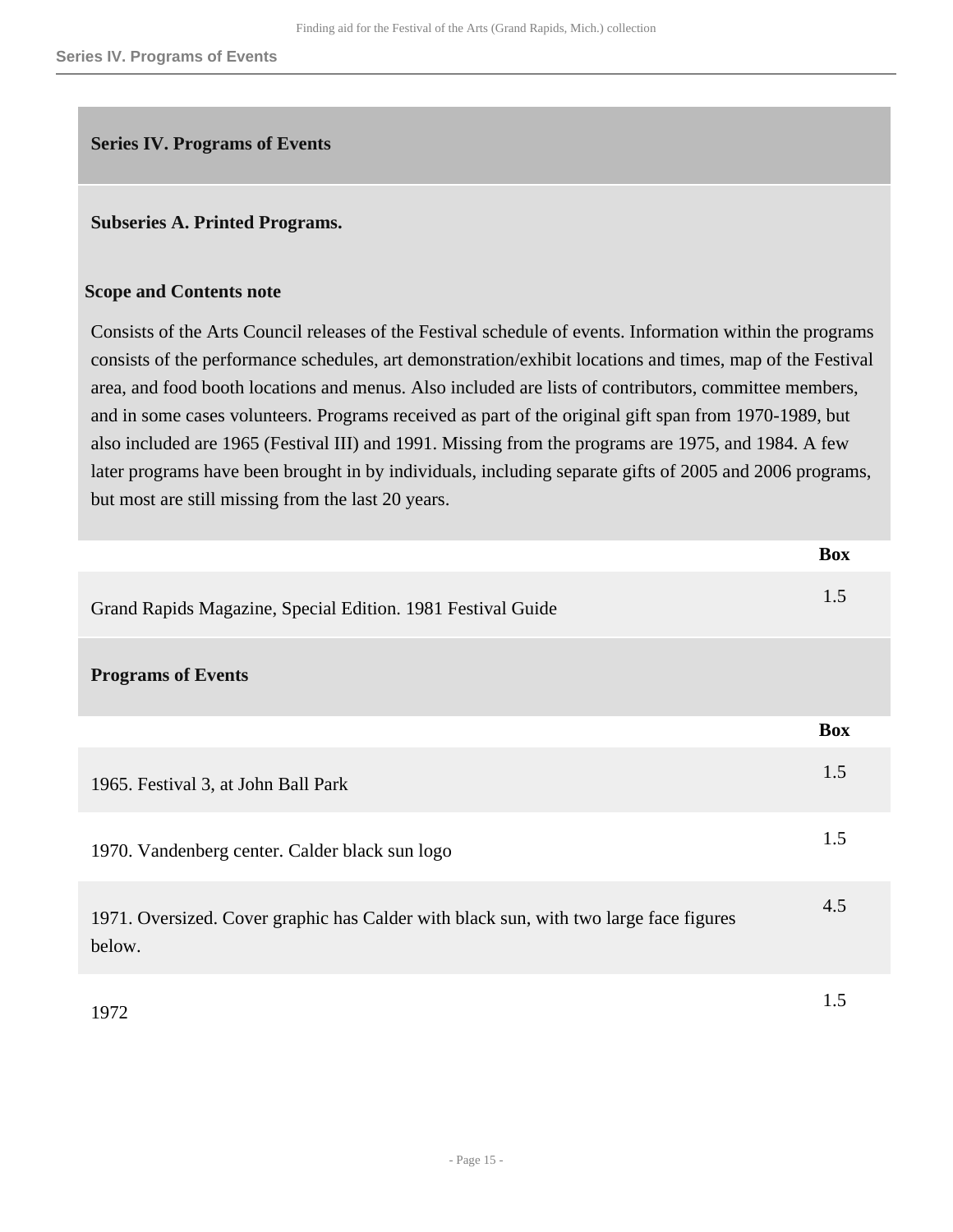| 1973                | $1.5\,$ |
|---------------------|---------|
| 1974                | $1.5\,$ |
| 1975                | $1.5\,$ |
| 1976                | $1.5\,$ |
| 1977                | $1.5\,$ |
| 1978                | $1.5\,$ |
| 1979                | $1.5\,$ |
| 1980                | 1.5     |
| 1982. Calder Cutout | $1.5\,$ |
| 1983                | $1.5\,$ |
| 1985                | 1.5     |
| 1986                | $1.5$   |
| 1987                | $1.5$   |
| 1988                | 1.5     |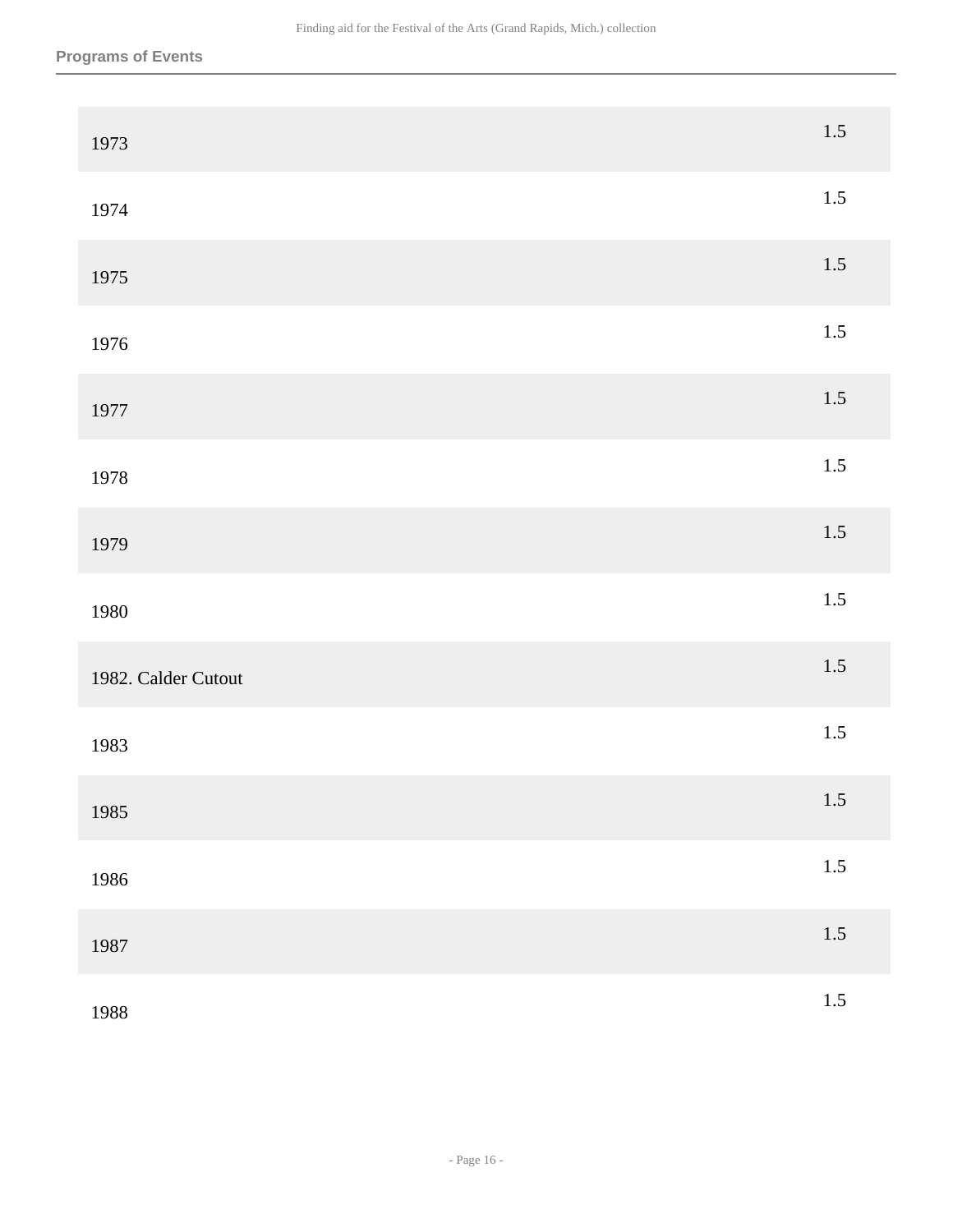#### **Subseries B. Website Program Information.**

| 1989                                                                                        | 1.5        |
|---------------------------------------------------------------------------------------------|------------|
|                                                                                             |            |
| 1991                                                                                        | 1.5        |
|                                                                                             |            |
| 2005 (2) 00.[4001].1-2                                                                      | 1.5        |
|                                                                                             |            |
|                                                                                             | 1.5        |
| 2006 (1) 2006.056.2                                                                         |            |
|                                                                                             | 1.5        |
| 2007 00.[5278].1                                                                            |            |
|                                                                                             |            |
| <b>Subseries B. Website Program Information.</b>                                            |            |
|                                                                                             |            |
| <b>Scope and Contents note</b>                                                              |            |
| These are select additions by staff, subsequent to the creation of the original collection. |            |
|                                                                                             |            |
|                                                                                             | <b>Box</b> |
|                                                                                             | 1.6        |
| 2007. Includes Map. 00.[5279].1                                                             |            |
|                                                                                             |            |
| <b>Series V. Publications About the Festival.</b>                                           |            |
|                                                                                             |            |
| <b>Scope and Contents note</b>                                                              |            |
|                                                                                             |            |

<span id="page-16-0"></span>Arranged chronologically. Contains clippings mostly from the Grand Rapids Press related to Festival. There are articles covering Festival planning, volunteers, special events, performances, food booths, and growth of the Festival overall. In particular, there are published versions of Festival's "Wonderland Writers" winning stories. Clippings cover from 1969 to 1989.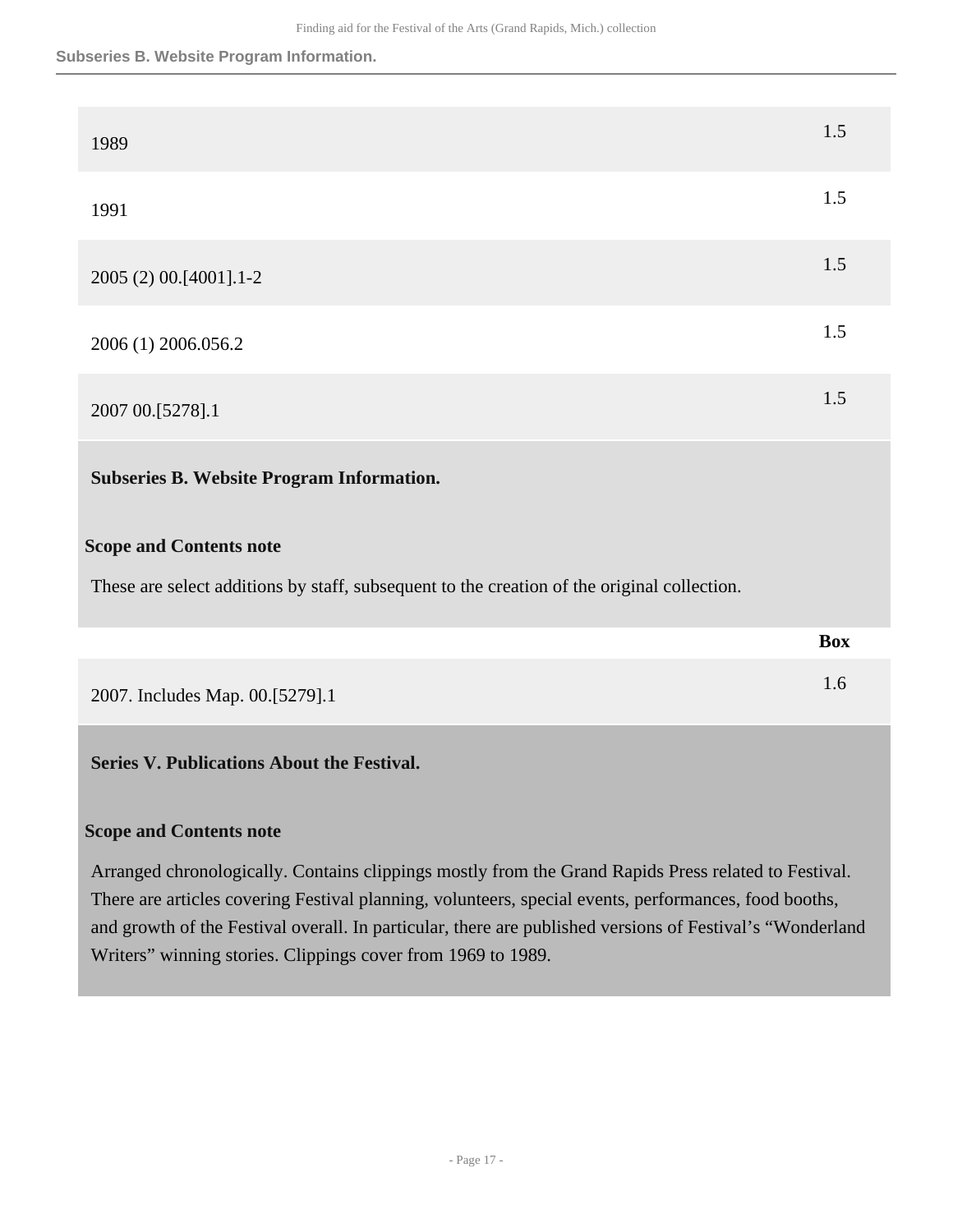#### **Newspaper articles**

|                                                                                   | <b>Box</b> |
|-----------------------------------------------------------------------------------|------------|
| Articles from the Grand Rapids, et al., 1969-1989, n.d. [Unprocessed; un-indexed] |            |
| Local Legacies Project materials ADD LENGTHY NOTE                                 |            |

#### <span id="page-17-0"></span>**Series VI. Exhibit Items.**

#### **Scope and Contents note**

Contains Styrofoam-backed pictures, magazine covers, manuscripts and newspaper articles used as a display entitled, "Celebrating 25 Years of Festival," 1994. Arranged by size.

#### EXHIBIT ITEMS

|                        | <b>Box</b> |
|------------------------|------------|
| Mixed materials        | 9          |
|                        | <b>Box</b> |
|                        | 10         |
| Mixed materials        |            |
|                        | <b>Box</b> |
| Mixed materials        | 11         |
|                        | <b>Box</b> |
| Mixed materials        | 12         |
|                        | <b>Box</b> |
|                        |            |
| <b>Mixed Materials</b> | 8          |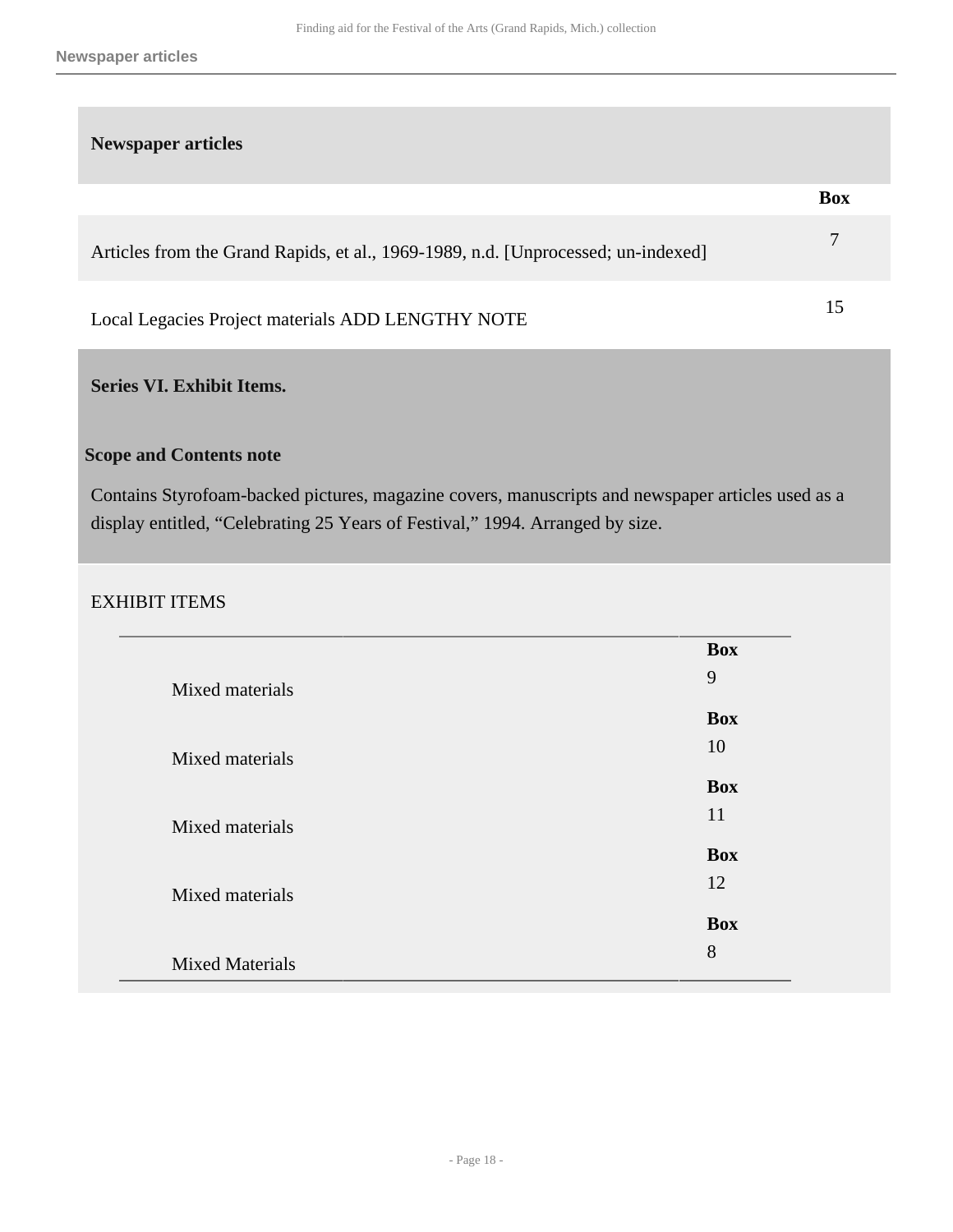#### <span id="page-18-0"></span>**Series VII. Graphics.**

#### **Subseries A. Photographs**

#### **Scope and Contents note**

Consists of 3"X5", 5"X7", and 8"X10" photos, both color and black and white. For the most part, the photos depict musical performances, dancing, children painting and making wooden sculpture, some displayed artwork, food booth vendors, and the Festival crowds around the Calder Plaza and "La Grand Vitesse." Primarily covers the 1980s. Arranged by size, color and subject.

Oversized Arranged by size. Contains maps, flyers, posters, and other large items that supplement the committee files. Also included in this series are two early Festival informational posters from 1964 and 1965 which do not supplement the committee files but stand alone. Dates spanned are 1964-1994.

#### **3x5 Black and White Photographs**

|                                                    | <b>Box</b> | <b>Folder</b> |
|----------------------------------------------------|------------|---------------|
| [1-8] Children's Activities, 1988.                 | 6          | 83            |
| [9-21] Dance, 1988-89, n.d.                        | 6          | 84            |
| [22-40] Festival Crowds and Stages, 1988, n.d.     | 6          | 85            |
| [41-49] Festival Contests and Services, 1988, n.d. | 6          | 86            |
| [50-61] Food Booths, 1988, n.d.                    | 6          | 87            |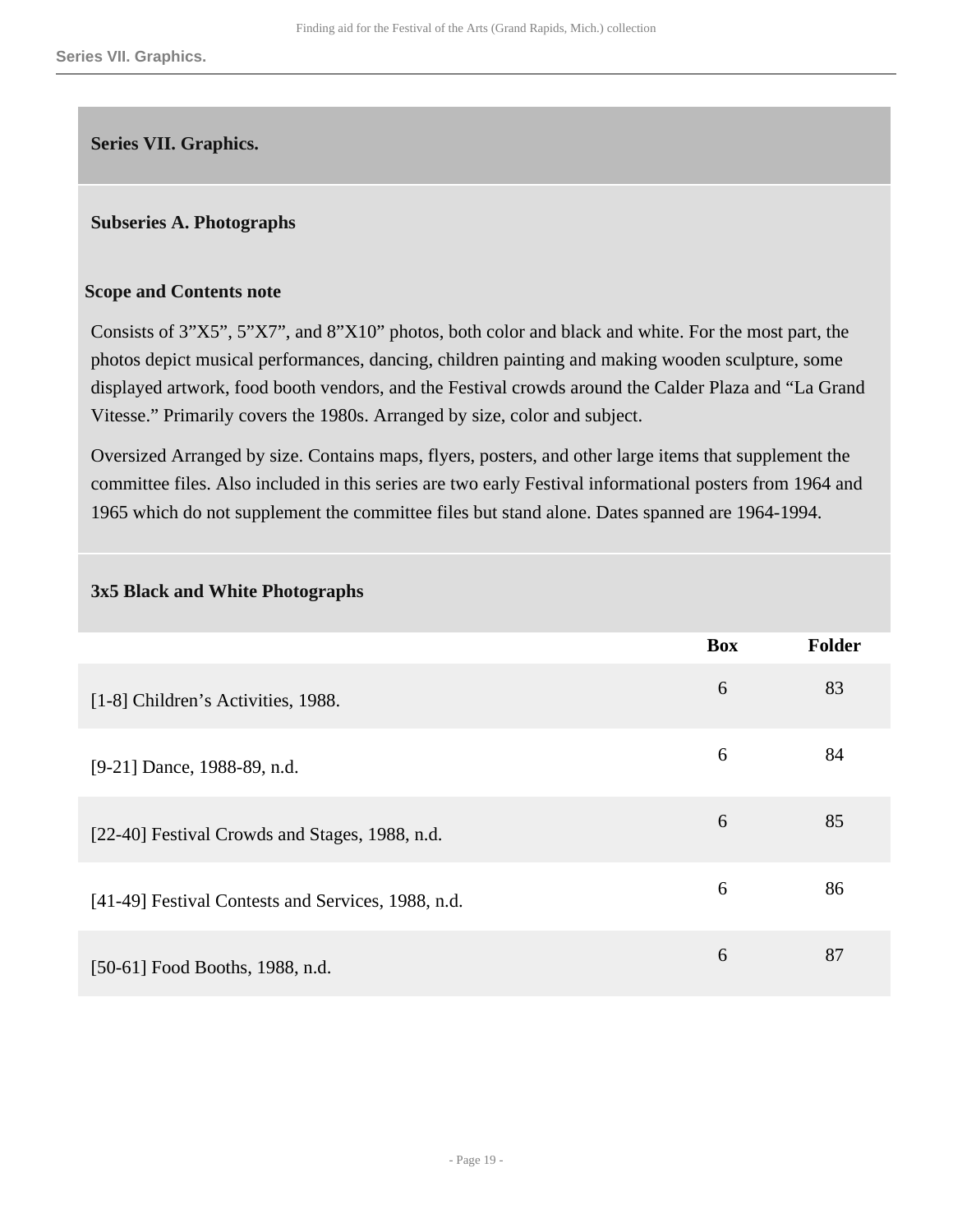| [62-70] Musical Performances, 1988-89, n.d.        | 6          | 88            |
|----------------------------------------------------|------------|---------------|
| [71-75] Visual Arts, 1988-89.                      | 6          | 89            |
| 3x5 Color Photographs                              |            |               |
|                                                    | <b>Box</b> | Folder        |
| [76-81] 15th Steering Committee Celebration, 1984. | 6          | 90            |
| [82-83] Aerial View of Festival, n.d.              | 6          | 91            |
| [84-86] Festival Promotion, 1970.                  | 6          | 92            |
| 5x7 Black and White Photographs                    |            |               |
|                                                    | <b>Box</b> | <b>Folder</b> |
| [87-89] Aerial View of Festival, n.d.              | 6          | 93            |
| [90-101] Children's Activities, n.d.               | 6          | 94            |
| [102-108] Dance, n.d.                              | 6          | 95            |
| [109-119] Musical Performances, n.d.               | $\sqrt{6}$ | 96            |
|                                                    |            |               |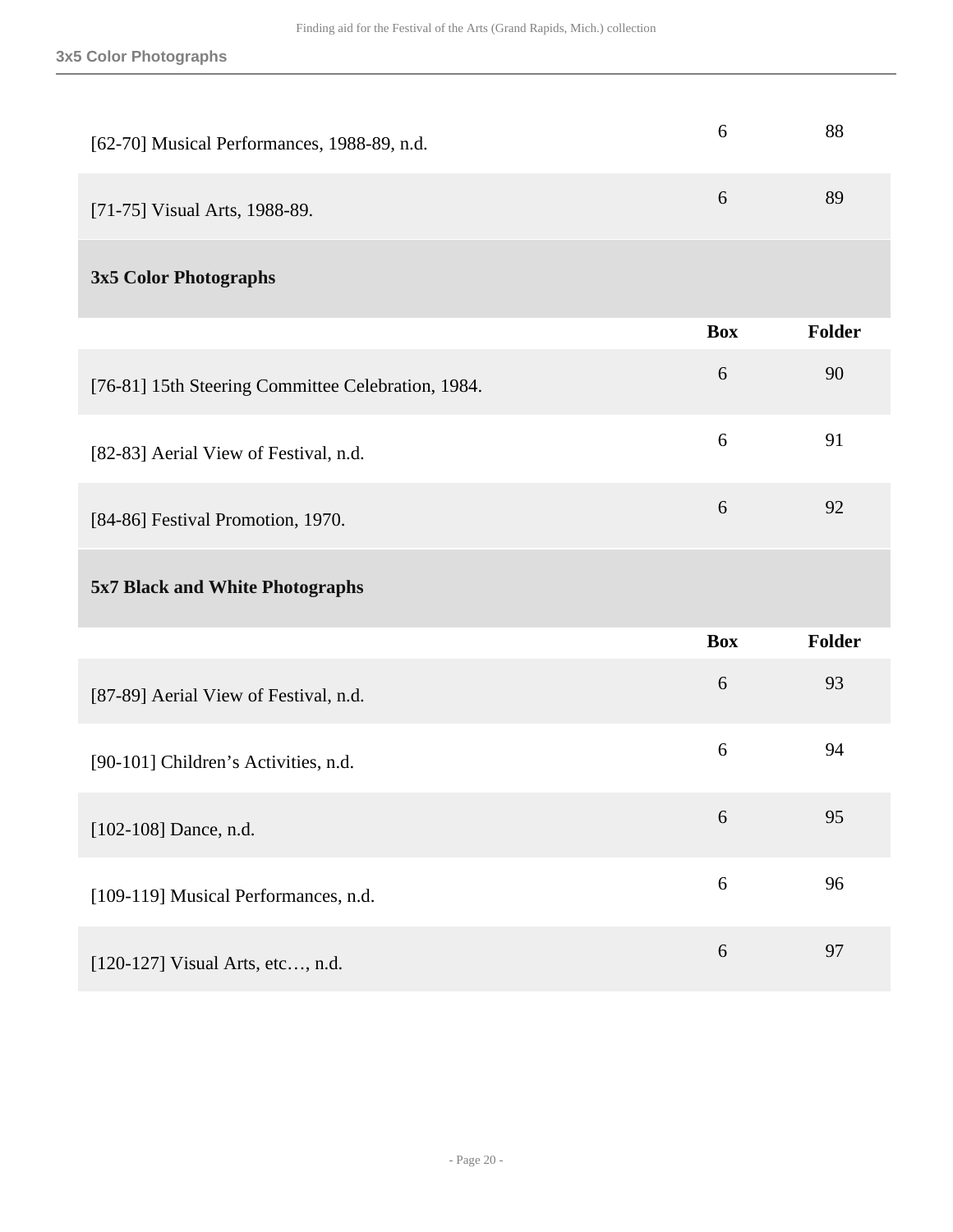| 8x10 Black and White Photographs         |            |            |
|------------------------------------------|------------|------------|
|                                          | <b>Box</b> | Folder     |
| [128-129] Szot and Meko, 1986, 1989.     | 6          | 98         |
| <b>8x10 Color Photographs</b>            |            |            |
|                                          | <b>Box</b> | Folder     |
| [130] Aerial View of Festival '77, 1977. | 6          | 99         |
| Contact Proofs, 1986-1989.               | 6          | 100        |
| <b>Photography Exhibit</b>               |            |            |
|                                          |            | <b>Box</b> |
| 1981                                     |            | 4.5        |
| 1982                                     |            | 4.5        |
| 1984                                     |            | 4.5        |
| 1985                                     |            | 4.5        |
| 1986                                     |            | 4.5        |
| 1987                                     |            | 4.5        |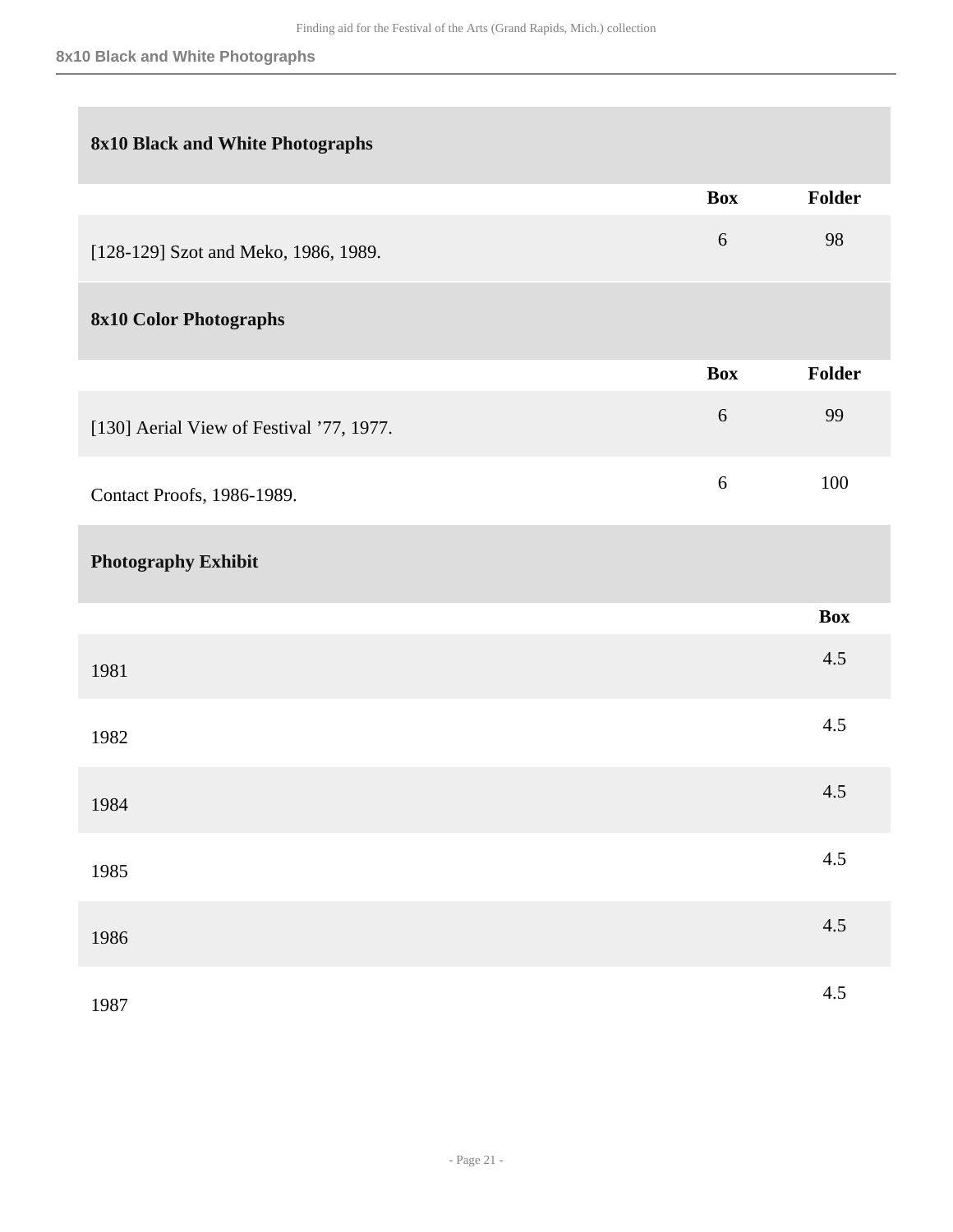| 1988                                                                              | 4.5        |
|-----------------------------------------------------------------------------------|------------|
| 1989                                                                              | 4.5        |
| 1991                                                                              | 4.5        |
| <b>Subseries B. Negatives</b>                                                     |            |
| <b>Scope and Contents note</b>                                                    |            |
| 35 mm. Negatives, not currently matched to any photoprints within the collection. |            |
|                                                                                   | <b>Box</b> |
| [1-48] 35 mm. Negative Strips                                                     | 13         |
| <b>Subseries C. Slides.</b>                                                       |            |
|                                                                                   |            |
| <b>Scope and Contents note</b>                                                    |            |
| Over 200 slides of select performance groups and general Festival scenes.         |            |
| <b>Slides/One</b>                                                                 |            |
|                                                                                   | <b>Box</b> |
| [1-15] Die Fledermaus, 1971.                                                      | 13         |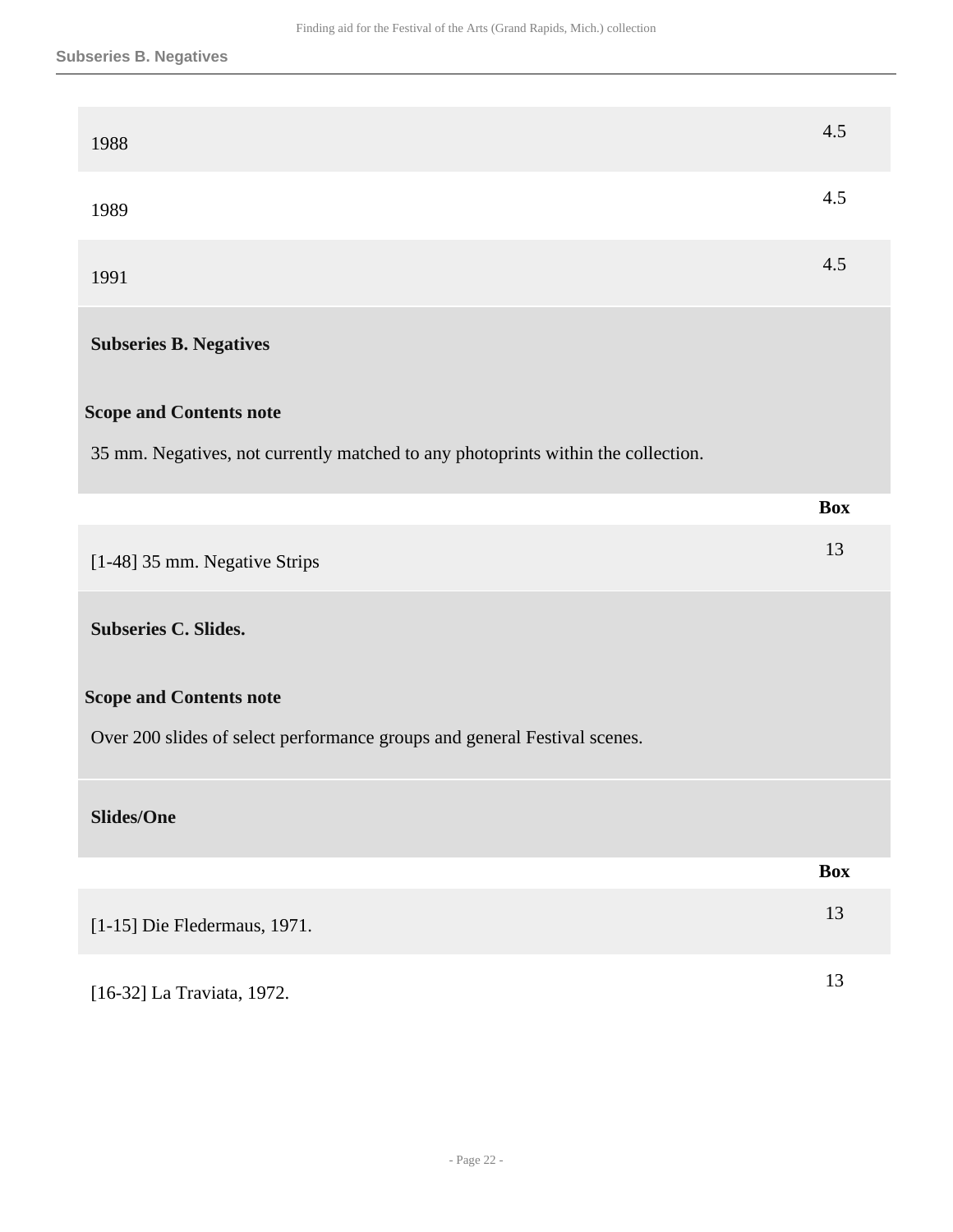| [33-51] Doug Reuben Originals, 1975.       | 13         |
|--------------------------------------------|------------|
| [52-60] Civic Theatre, 1975.               | 13         |
| [61-86] Matusko Originals, n.d.            | 13         |
| [87-104] Falstaff, 1973.                   | 13         |
| [105-133] Calvin College, 1975.            | 13         |
| Slides/Two                                 |            |
|                                            | <b>Box</b> |
| [134-138] Bill Andrews, 1975.              | 13         |
| [139-145] Festival '85 Photos, 1976, 1985. | 13         |
|                                            |            |
| [146] Festival '86 Photos, 1986.           | 13         |
| [147-150] Festival '88 and '89, 1988-1989. | 13         |
| [151-206] Unidentified Slides, 1978-1987.  | 13         |
| <b>Subseries D. Drawings</b>               |            |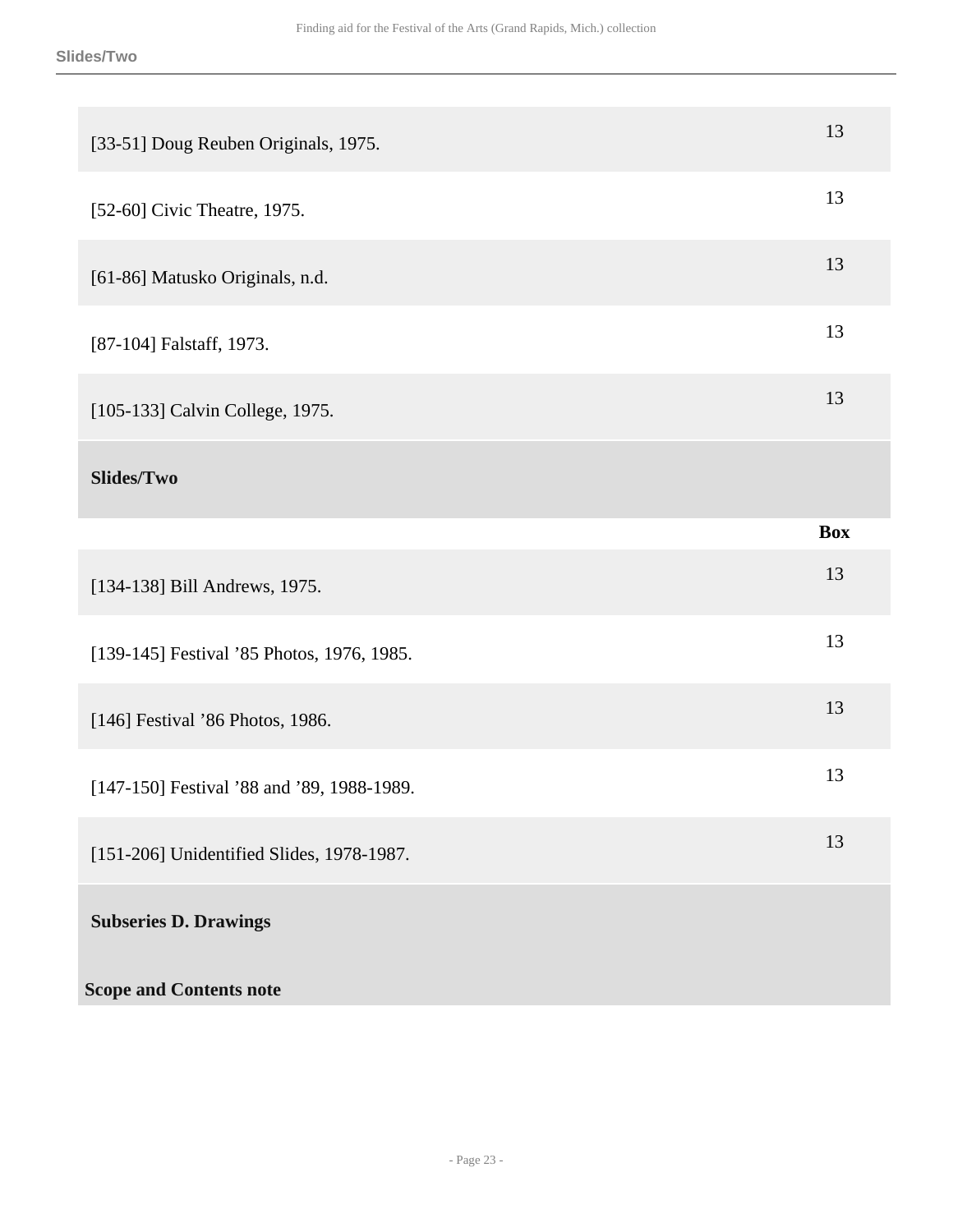Two oversized drawings which are site plans, housed in flat file storage.

#### **Box**

Architectural Drawings, Site plans (2) FF.XV.B

#### **Subseries E. Maps**

#### **Scope and Contents note**

Arranged by year, 1970-1989. These graphics of the Festival layout may be the best visual representation of the scope of the Festival and the participants over the years.

|                                                                                  | <b>Box</b> |
|----------------------------------------------------------------------------------|------------|
| 1970                                                                             | 4.5        |
| 1971                                                                             | 4.5        |
| 1982                                                                             | 4.5        |
| 1984                                                                             | 4.5        |
| 1986                                                                             | 4.5        |
| 1987, see also a larger blackline process print housed at Collection 224, Box 33 | 4.5        |
| 1988                                                                             | 4.5        |
| 1989                                                                             | 4.5        |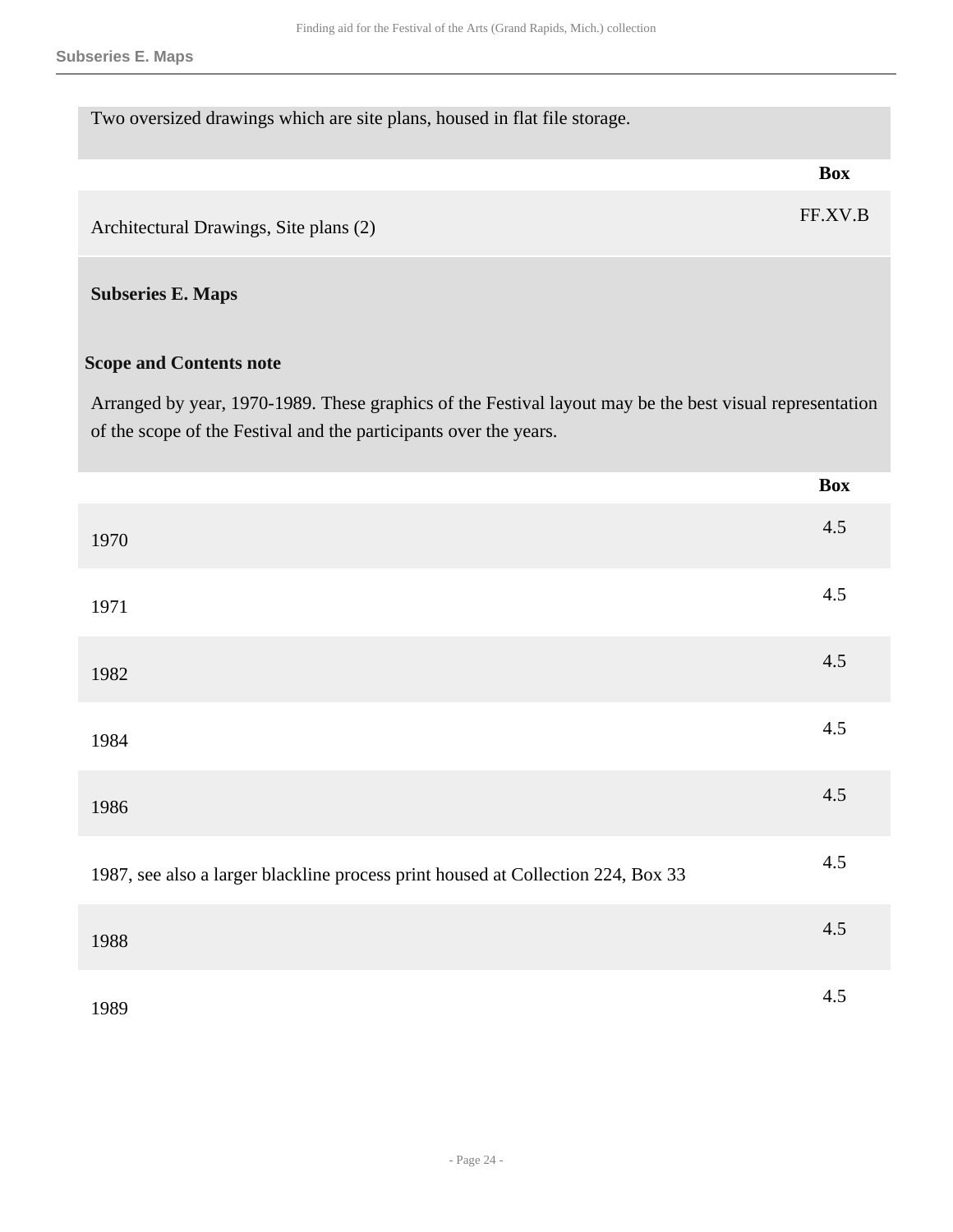# Unidentified 4.5

#### **Subseries F. Festival Posters**

#### **Scope and Contents note**

1964-65, 1979-1981, and 1982-1989, 1991, 1994

See also oversized Festival posters listed in Coll. 224, which may be associated with this collection, or may have been received separately. Information on Alexander Calder associations with the early Festival may be found in Coll. 001.

|                                                      | <b>Box</b>     | Folder     |
|------------------------------------------------------|----------------|------------|
| Festival Posters. 1964-1965.                         | $\overline{7}$ | 104        |
| <b>Poster Contest (4)</b>                            |                |            |
|                                                      |                | <b>Box</b> |
| 1979                                                 |                | 4.5        |
| 1980                                                 |                | 4.5        |
| 1981                                                 |                | 4.5        |
| 1989                                                 |                | 4.5        |
| <b>Festival Visual Arts Exhibition / Competition</b> |                |            |

**Box**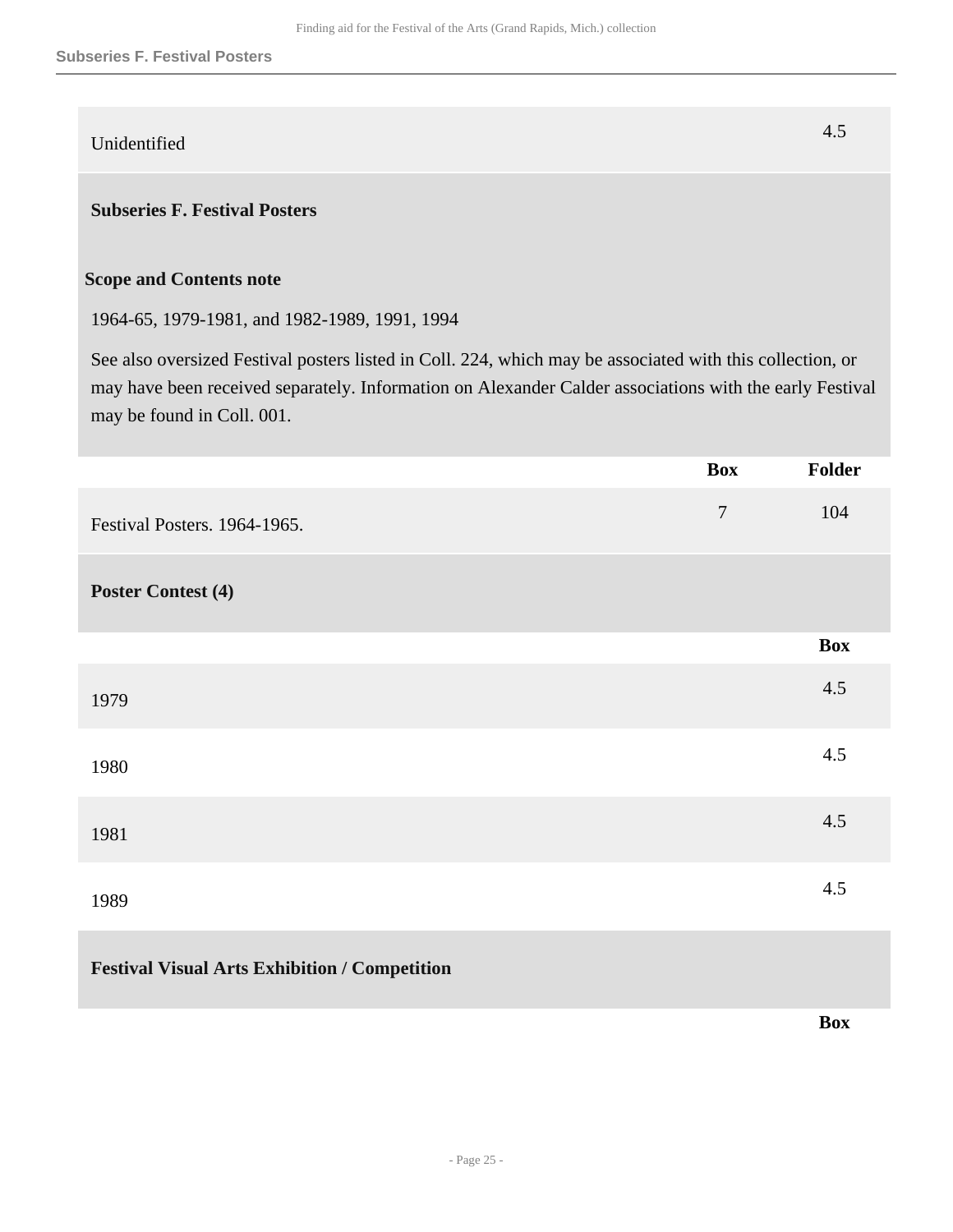| 1982 | 4.5 |
|------|-----|
| 1983 | 4.5 |
| 1984 | 4.5 |
| 1985 | 4.5 |
| 1986 | 4.5 |
| 1987 | 4.5 |
| 1988 | 4.5 |
| 1989 | 4.5 |
| 1991 | 4.5 |
| 1994 | 4.5 |

#### <span id="page-25-0"></span>**Series VIII. Audio visual**

#### **Scope and Contents note**

Consists of negatives, roll of film and slides (housed in Subseries C) from various Festival events including dramatic productions, musical performances, and visual arts displays to name a few. Dates spanned are 1971 to 1989. Some content appears to be associated with the Visual Arts competitions. Also found here is an audio tape for Ellington in South Africa. Arranged by type.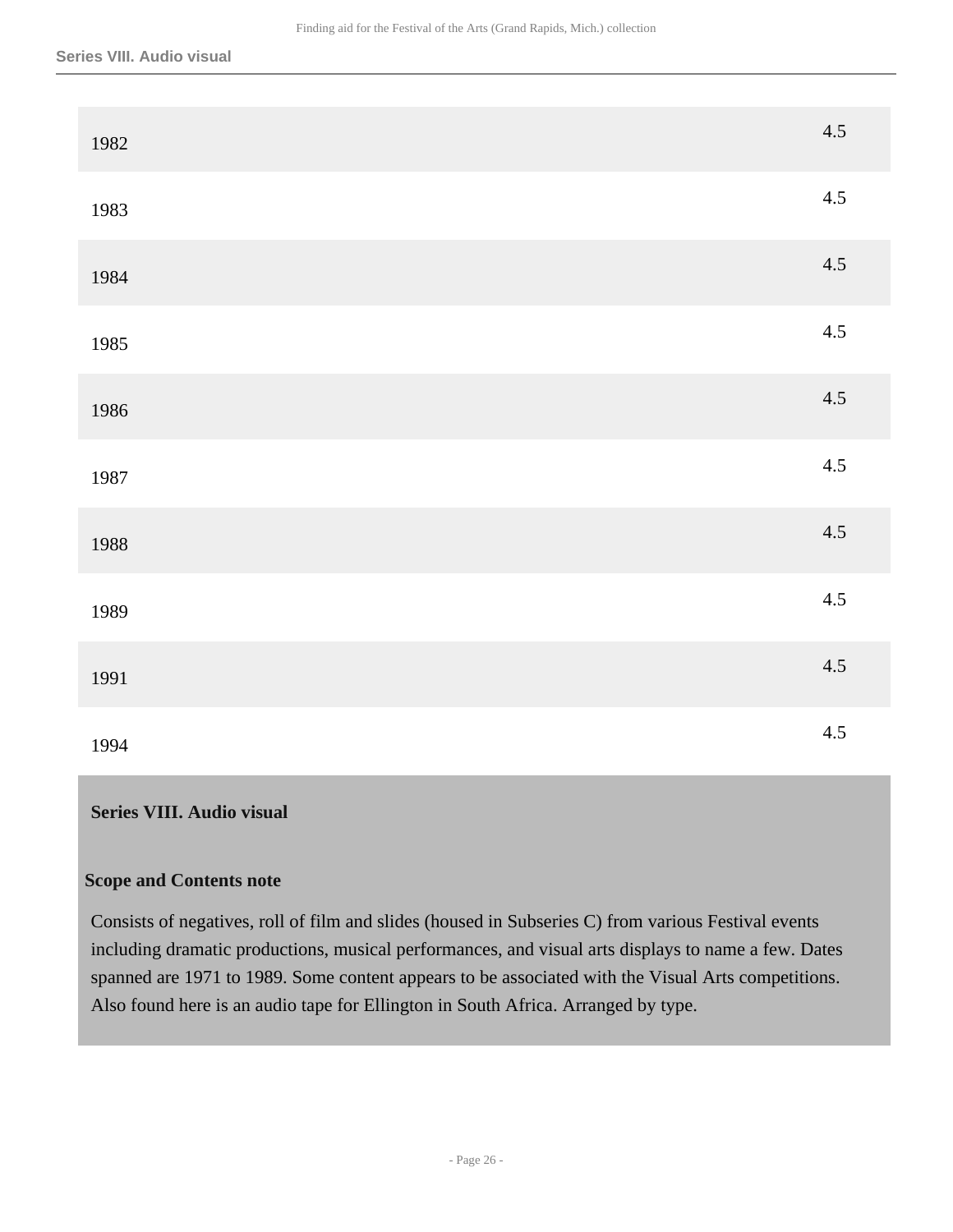<span id="page-26-0"></span>

| <b>Subseries A. Film</b>                                                                                                                                                               |            |               |
|----------------------------------------------------------------------------------------------------------------------------------------------------------------------------------------|------------|---------------|
|                                                                                                                                                                                        |            | <b>Box</b>    |
| Film [1-3] Rolls of Film. Supplemental to Committees: Film/Video, Photography.<br>Exhibit, Poster, Visual Arts, 1979-1994.                                                             |            | 13            |
| <b>Film Video Competition</b>                                                                                                                                                          |            |               |
|                                                                                                                                                                                        |            | <b>Box</b>    |
| Competition poster 1982                                                                                                                                                                |            | 4.5           |
| Call for entries poster 1989                                                                                                                                                           |            | 4.5           |
| Competition 1991 Results flyer                                                                                                                                                         |            | 4.5           |
| <b>Subseries B. Audio Tapes</b>                                                                                                                                                        |            |               |
|                                                                                                                                                                                        |            | <b>Box</b>    |
| "Ellington in South Africa," 1991. (2 1/13/2005)                                                                                                                                       |            | 5.5           |
| <b>Series IX. Sheet Music</b>                                                                                                                                                          |            |               |
| <b>Scope and Contents note</b>                                                                                                                                                         |            |               |
| Contains sheet music arranged for Festival competitions, the Grand Rapids Festival Song, and music<br>performed at the Festival Sesquicentennial celebration. Arranged alphabetically. |            |               |
|                                                                                                                                                                                        | <b>Box</b> | <b>Folder</b> |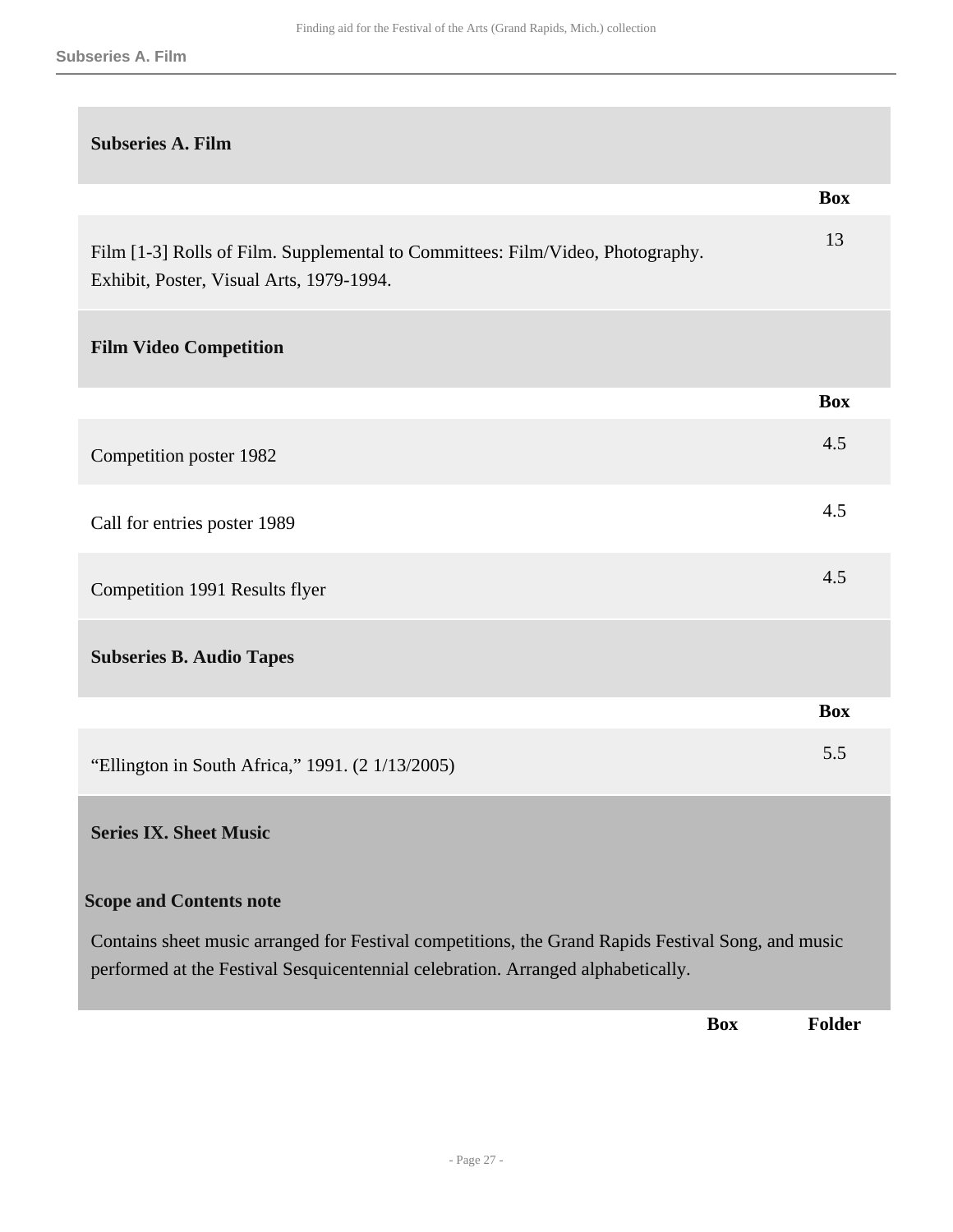| "Wind Dectet," Master Score, 1990.                                                                                                                                                                                                                                                                                           | $\overline{4}$ | 72             |
|------------------------------------------------------------------------------------------------------------------------------------------------------------------------------------------------------------------------------------------------------------------------------------------------------------------------------|----------------|----------------|
| "Wind Dectet," Bassoon, 1990.                                                                                                                                                                                                                                                                                                | $\overline{4}$ | 73             |
| "Wind Dectet," Clarinet, 1990.                                                                                                                                                                                                                                                                                               | $\overline{4}$ | 74             |
| "Wind Dectet," Flute, 1990.                                                                                                                                                                                                                                                                                                  | $\overline{4}$ | 75             |
| "Wind Dectet," Horn, 1990.                                                                                                                                                                                                                                                                                                   | $\overline{4}$ | 76             |
| "Wind Dectet," Trumpet, 1990.                                                                                                                                                                                                                                                                                                | $\overline{4}$ | 77             |
| <b>Sesquicentennial Music</b>                                                                                                                                                                                                                                                                                                |                |                |
|                                                                                                                                                                                                                                                                                                                              |                | <b>Box</b>     |
| I am Michigan : 150, 1837-1987 / arranged by Kurt Miller. Conductor's Score (2 copies)                                                                                                                                                                                                                                       |                | 4.5            |
|                                                                                                                                                                                                                                                                                                                              |                |                |
|                                                                                                                                                                                                                                                                                                                              | <b>Box</b>     | Folder         |
| I am Michigan. Parts scores                                                                                                                                                                                                                                                                                                  | 5              | $\mathbf{1}$   |
| The State of Michigan Sesquicentennial March for Concert Band / by<br>Bruce Campbell. Published and distributed with the cooperation of<br>Michigan Council for the Arts, Arts Foundation of Michigan, Michigan<br>School Band and Orchestra Assoc., Interlochen Center for the Arts, and<br>Marshall Music, Inc. 1837-1987. | 5              | $\overline{2}$ |